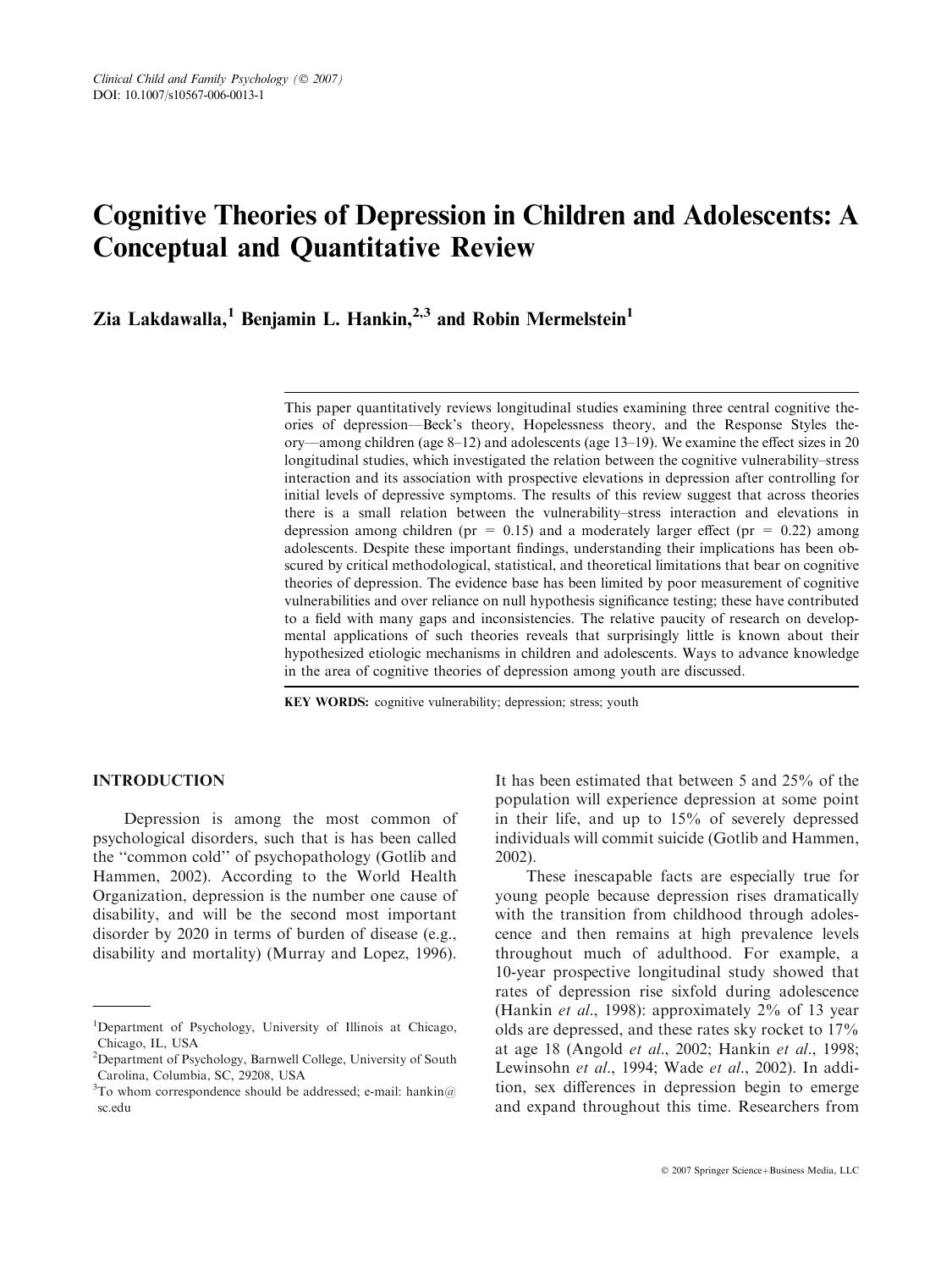many camps have conducted studies and proposed theories to explain and predict depression; however, much of the knowledge on vulnerability to depression has utilized adult theories of depression without a consideration of developmental differences. The developmental nature of depression highlights the importance of identifying the factors that confer vulnerability to depression in childhood through adolescence.

Cognitive theories of depression have been hypothesized as way one way to understand the developmental etiology and maintenance of depression. These theories share the general hypothesis that the ways in which individuals attend to, interpret, and remember negative life events contribute to the likelihood that they will experience depression. Considerable research has examined the etiology of depression centering around three seminal cognitive theories: Beck's theory of depression (BT; Beck, 1987), the Hopelessness theory of depression (HT; Abramson et al., 1989), and the Response Styles theory (RST; Nolen-Hoeksema, 1991). Each of these theories identifies distinct cognitive vulnerability factors (dysfunctional attitudes, negative cognitive style, and a ruminative response style, respectively) that are hypothesized to contribute to the onset and/ or maintenance of depression. In the past, these theories have received much empirical and theoretical attention, providing overall support for the central role that cognition may play in depression in adult populations (see Abramson et al., 2002; Ingram et al., 1998; Scher *et al.*, 2005, for reviews).

These theories have been extended downward to youth in order to understand the etiology and development of depression. This downward extension of adult theories has been an important preliminary step in understanding depression developmentally; however, several facts may jeopardize the utility of cognitive theories when applied to child and adolescent populations. For example, it is possible that children do not have the cognitive abilities that are posited to play a role in adult depression (Garber et al., 1993; Rutter, 1987). Also, the structure and nature of depression may differ in children and adolescents (Weiss and Garber, 2003) and therefore the causes and/or consequences of depression may vary across the lifespan. Finally, measures of cognitive vulnerability, which were developed, originally for adult populations, have been applied and used with youth, yet they may be poorly adapted for younger populations. Numerous studies have examined cognitive theories of depression among youth, but many have failed to consider these issues, and as a result, there exists mixed support for cognitive theories of depression in children and adolescents.

Given the downward extensions of adult cognitive theories of depression, and tests of these theories, to youth without a careful consideration of developmental differences, the present state of knowledge is replete with many gaps and inconsistencies. Therefore, a primary goal of this review is to examine the extent to which cognitive theories of depression apply to children and adolescents. To answer this question, we will review the literature evaluating key constructs proposed by cognitive theories and their power to predict depression in children and adolescents. Each theory will be evaluated by examining the magnitude of the effect sizes for the interaction of cognitive vulnerabilities with stress in the prediction of future elevations of depression.

A secondary goal of this review is to provide a basis for theory development. A review of this nature is needed to provide a more objective analysis of the extent to which these theories apply to younger populations, and this goal has been obscured by poor methodological and statistical strategies in past research. The majority of studies used inadequate sample sizes and relied on statistical significance tests that can complicate interpretations and theory appraisal (Hunter and Schmidt, 2004). Most studies have low statistical power to detect the relationships posited by cognitive theories of depression, yet the prevailing decision rule has been that if a finding is statistically significant, then a relationship exists; and if not, there is no relationship. The lack of power and this method of analyzing and interpreting individual studies can lead to false conclusions—that is, accepting the null hypothesis—and may account for a literature with seemingly mixed support for cognitive theories.

Moreover, this practice may contribute to potentially unnecessary revisions of theory, based on the premise that equivocal and conflicting data need to be reformulated into newer theories, especially if the mixed evidence is based upon studies using null hypothesis significance testing in which the null hypothesis is incorrectly accepted. For example, a handful of studies have found that the interaction between a negative attributional style (Abramson et al., 1978) and stress was not statistically significantly associated with depressive symptoms in children (e.g., under 5th grade), whereas this cognitive vulnerability–stress interaction was observed to be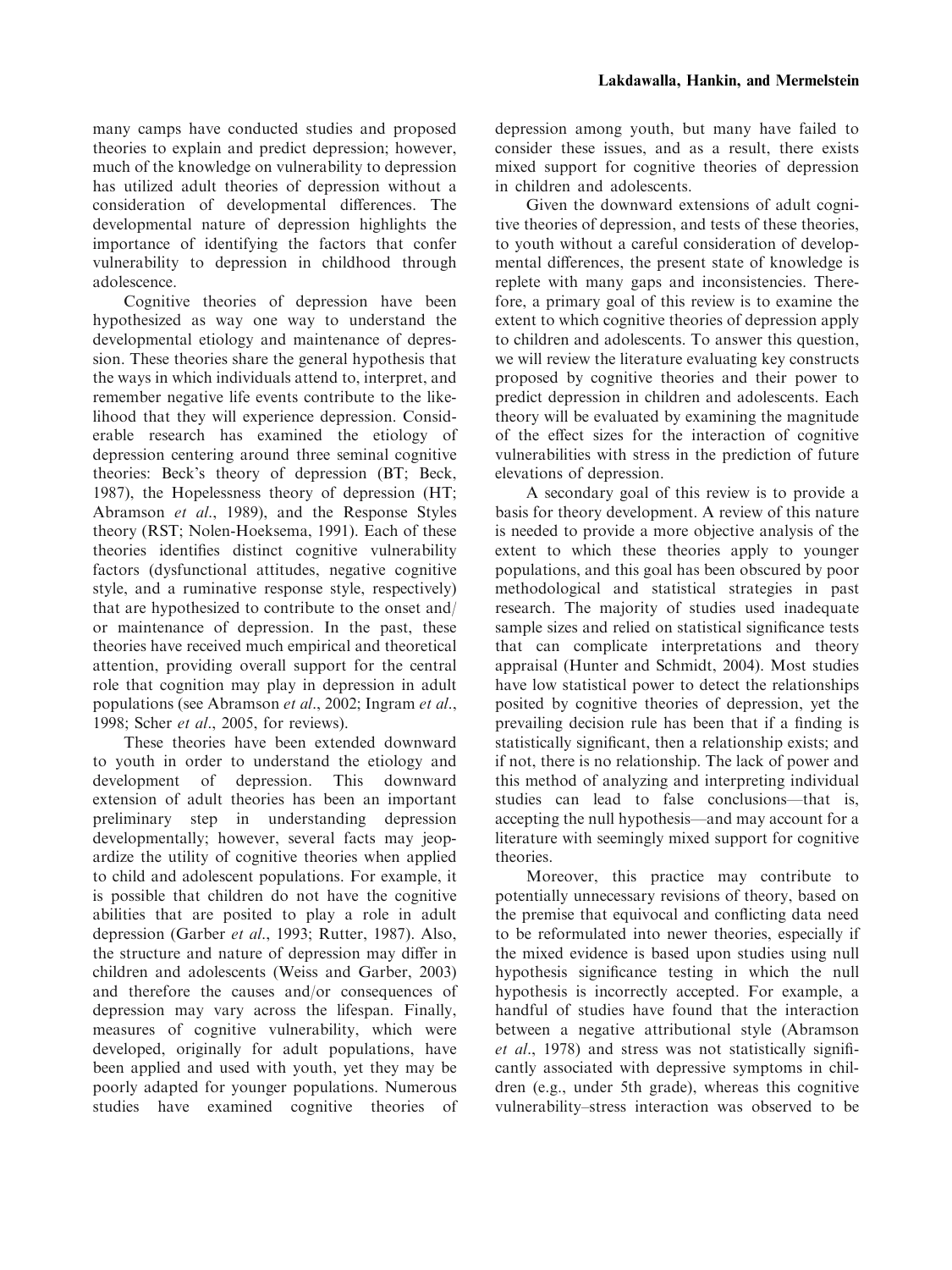statistically significant starting in early adolescence (e.g., Nolen-Hoeksema et al., 1992; Turner and Cole, 1994). Based on this pattern of findings (i.e., no significant association in children, but a significant interaction in adolescents), which is grounded in null hypothesis significance testing, some theorists have put forward theoretical revisions to cognitive theories of depression to account for the lack of significant findings in children, and a significant finding in adolescents (e.g., Cole and Turner, 1993; Gibb and Coles, 2005). These theoretical reformulations may be accurate and represent an important advancement, yet the logical basis upon which such revisions are founded is flawed logically because such theoretical modifications are based on the practice and acceptance of the null hypothesis without knowledge of effect sizes. As Meehl argued (1978), theoretical revisions made on the basis of null hypothesis significance testing slow theoretical and empirical progress in psychological science. As such, it is imperative to know actual effect sizes at different ages to enable more rigorous empirical evaluations of the cognitive theories of depression as they relate to the development of depression among youth. The present review underscores the need to appraise cognitive theories by examining sizes of effect across studies and aggregating results derived from single studies to reveal underlying patterns of relations put forward by cognitive theories in order to provide a cumulative knowledge that comprehensively addresses scientific questions. Thus, with this review we aim to advance theory and knowledge on the role that cognitive factors and processes may play in the ontogeny of depression across development.

Given the prominence of cognitive theories of depression as explanations for the etiology of depression, it is surprising that the knowledge basis among youth has not been systematically and quantitatively reviewed for at least a decade. The last empirical syntheses of the evidence base among children and adolescents were conducted by Gladstone and Kaslow (1995) and Joiner and Wagner (1995). These reviews employed meta-analytic techniques to examine the relationship between cognitive vulnerability and *concurrent* levels of depression symptoms. These papers convincingly established that attributional style, increased negative cognitions about the self, and hopelessness, are correlated concurrently with depression in children and adolescents. However, the studies included in these meta-analyses linking such variables to depression employed crosssectional designs. Cross-sectional designs lack the

methodological strengths needed to establish temporal precedence and differentiate between causes, correlates, and consequences of depression (Barnett and Gotlib, 1988; Kraemer, 2003). As a result, at the time that these reviews were conducted, fewer studies had tested the vulnerability–stress components of cognitive theories of depression, and as such there was no strong evidence supporting this tenet of the theory. In addition, most of the studies in these reviews focused on one cognitive theory—HT—and evaluated only the attributional style composite, even though theory specifies three distinct inferential styles (for the self, causes, and consequences). In the past decade since these prior reviews, the research testing cognitive theories of depression has undergone considerable methodological, and theoretical advancements. For example, scientists in this area have conducted more rigorous tests of these theories by employing longitudinal prospective designs that control for initial levels of depression and include stress in order to evaluate the vulnerability–stress aspect of the theories. Thus, the current review integrates the latest research that provides the most powerful tests of cognitive theories' vulnerability–stress hypothesis. It is important and timely to review quantitatively the evidence concerning cognitive theories of depression among children and adolescents. We believe this review may advance knowledge in the field and may provide valuable information against which investigators can appraise the utility of cognitive theories of depression in their current formulations. The results from this review can provide information about possible modifications and revisions of these theories, if needed, to make them more developmentally sensitive to children and adolescents.

## THE CURRENT REVIEW

In order to place the data derived from research on cognitive theories of depression within a theoretical context, we begin each section first with a brief conceptual review of the particular cognitive theory of depression and its primary hypotheses. We review each theory in the chronological order, according to the date that each was formulated; to reveal the number of published studies relative to the age of the theory. Next, we review quantitatively studies that have empirically examined the interaction of each form of cognitive vulnerability with stress to predict symptoms of depression over time after initial depressive symptoms were controlled. We report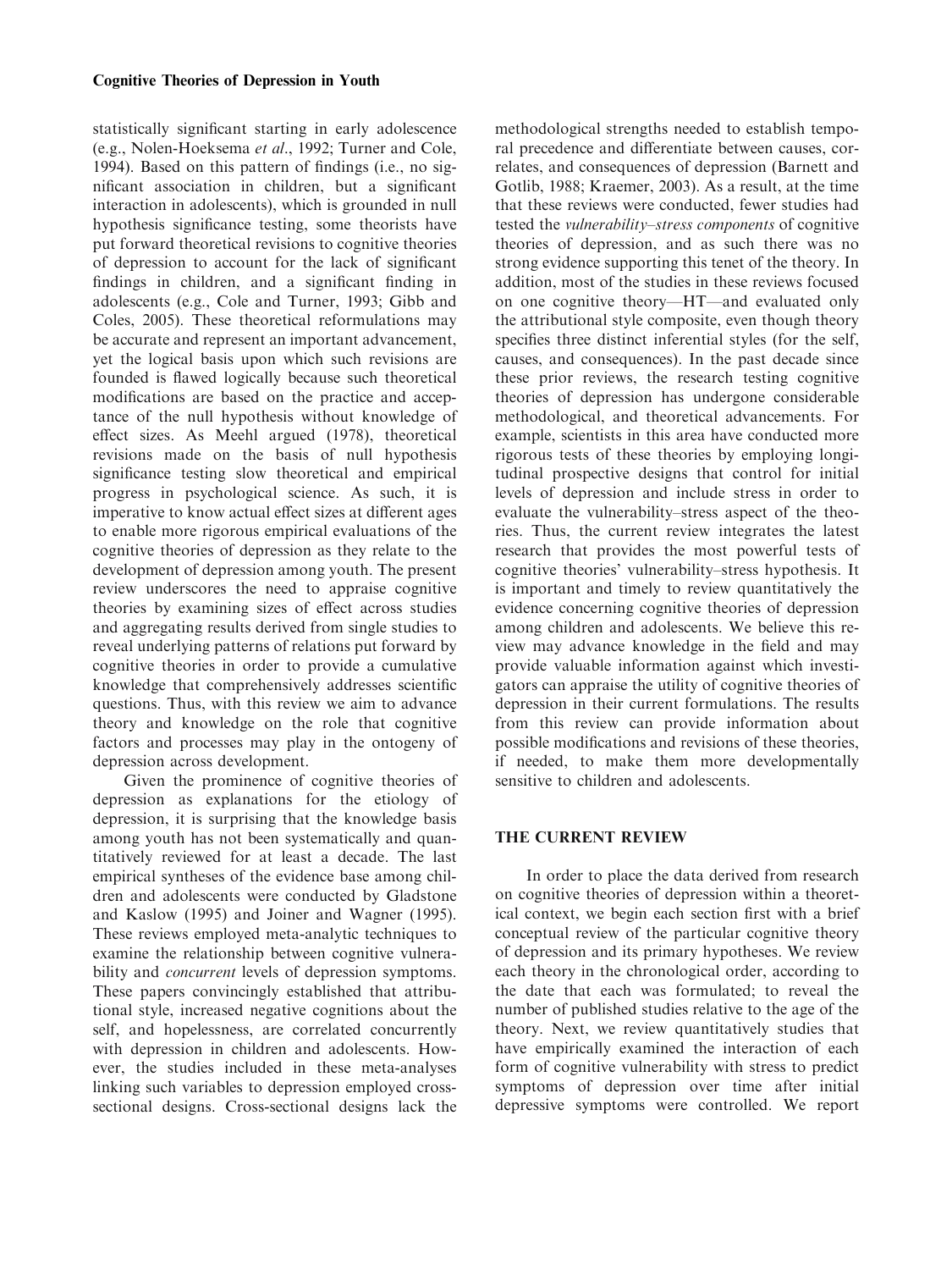effect sizes separately for children and adolescents whenever possible to evaluate the empirical status of these theories in youth at different ages. Finally, we discuss the implications for the cognitive depression theories and suggest avenues for enhancing future research.

In each section, we provide a brief review of the evidence for each cognitive theory among adults. We did this because we believe that it is important to have a sense of the degree of empirical support for a particular cognitive theory among adults given that each of the cognitive theories reviewed here were formulated originally with adults and have been studied most extensively with adults. Understanding the research base underlying a particular cognitive theory in adults provides a framework with which to evaluate the scope of support in children and adolescents that may be expected given the degree of support found in adult studies. Also, evaluating the evidence in adults first enables scientists to begin to elucidate how well a cognitive theory is supported by evidence across the lifespan, and as a consequence, informs the field whether any potential changes are needed to the theory overall across the lifespan or, alternatively, whether particular age-specific modification to theory are needed given plausible developmental differences. For example, if the evidence base shows that no support is found for a theory among children, whereas support is obtained among adolescents and adults, then this pattern has clear implications for the relevance of the theory, and may inform any modifications that may be needed to make the theory developmentally appropriate, if possible. On the other hand, if the preponderance of evidence across child, adolescent, and adult samples is relatively equivalent, then this suggests that the theory may be equally applicable across development and that any revisions, if needed, may be required across the lifespan and not to a particular age.

Originally, we intended to provide a meta-analytic review of cognitive theories of depression among youth; however, we were unable to conduct a rigorous meta analysis because the vast majority of identified studies did not lend themselves to metaanalytic techniques. More specifically, studies omitted essential information (e.g., beta weights, t values, and standard errors) in their results; this, in effect, precluded the computation of average effect sizes across studies for the interaction of cognitive vulnerability and stress. Therefore, the present review of the literature was conducted in a quantitative manner. We evaluated the meaningfulness of findings derived from empirical studies testing cognitive theories on the basis of sizes of effect rather than levels of significance, which are less affected by sample size.

We selected the partial correlation (pr) and standardized beta weight as the index of effect size because these were the most commonly reported statistics and are easily compared across studies. We used Cohen's (1988) criteria for small ( $pr = 0.10$ ), medium ( $pr = 0.30$ ), and large ( $pr = 0.50$ ) effects and considered correlations less than 0.05 to be trivial. In cases where neither the partial correlation nor the beta weight was reported, a range of correlations was derived based on the probability value obtained and the number of subjects in the study.

This review only included studies that followed several methodologically rigorous criteria to provide the strongest test of cognitive theories of depression in children and adolescents. First, we confined our search to only prospective studies because, as mentioned previously, it is not possible to differentiate between causes, concomitants, and consequences of depression using cross-sectional data. Second, only studies that had follow-up periods of 2 weeks or greater were included in order to differentiate between initial reactions of negative affect and reasonably enduring symptoms of depression following negative life events (Hankin and Abramson, 2001). Third, only studies that controlled for initial levels of depression were included, because only this type of analysis can help to establish temporal precedence, and differentiate risk factors from concomitants or consequences of depression.

In order to locate studies adhering to these criteria that examined Beck, Hopelessness, and Response Styles theory in child and adolescent populations, computerized literature searches were conducted using PsycInfo and Web of Science for the years 1980–2005. The keywords used in this search were: depression, hopelessness theory, Beck's theory, dysfunctional attitudes, attributional style, cognitive style, explanatory style, rumination, response styles, children, prospective, adolescents, clinical, high-risk, and youth. The products of these searches were reviewed and pertinent articles were identified. In addition, we examined the reference sections of all identified articles to ensure that we did not miss any published studies in this area.

Before reporting the results, we wish to note that the our quantitative review provides a very conservative evaluation of cognitive theories of depression because many of the studies included in this analysis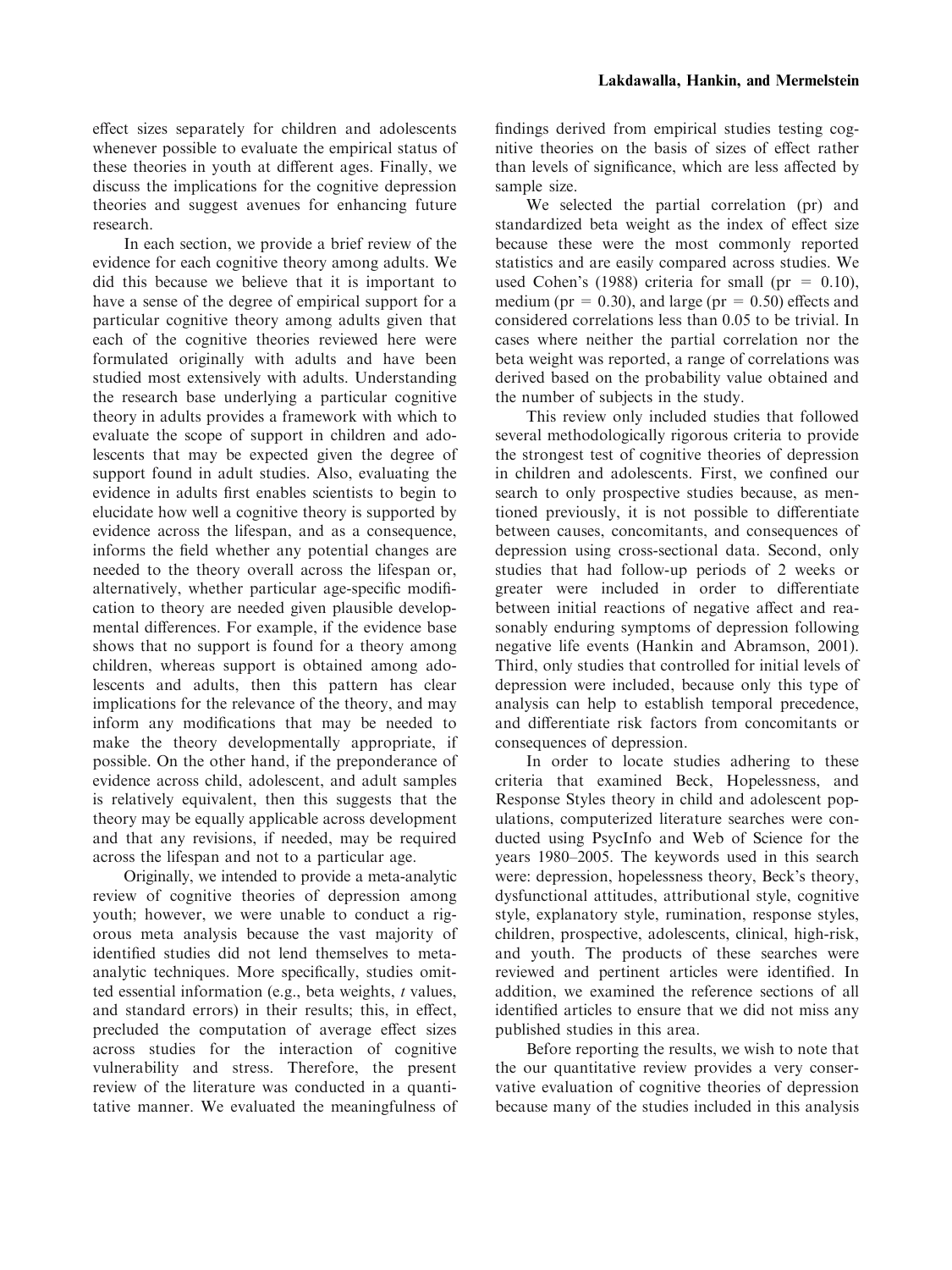incorporated other constructs proposed to be involved in the development of depression. Therefore, instead of examining the interaction of cognitive vulnerability with stress exclusively, as many of the cognitive theories originally postulated, other variables (e.g., self-esteem, social support) were also included in some studies. Consequently, it is possible that these other variables, which were not explicitly posited in cognitive theories of depression, may have accounted for depression-predicted variance that otherwise may have been associated with the constructs posited in cognitive theories of depression (e.g., dysfunctional attitudes and stress). As a result, the effect sizes for the cognitive vulnerability stress interactions may be under-estimated more than they would have been otherwise if these other variables had been excluded from the analysis.

## BECK'S COGNITIVE TTHEORY OF DEPRESSION

#### Background and Evidence Among Adults

In Beck's cognitive theory of depression (BT; Beck, 1967, 1987), maladaptive self-schemata that include dysfunctional attitudes, involving themes of loss, inadequacy, failure, and worthlessness, constitute the cognitive vulnerability. These schemata consist of stored bodies of knowledge that affect encoding, comprehension, and retrieval of information. Consistent with vulnerability–stress models of depression, these dysfunctional attitudes are hypothesized to become activated following the occurrence of a negative life event, generating specific negative cognitions (e.g., negative thoughts about the self, world, and future), and lead to elevations of depressive symptoms. Depression arises as a result of inferences derived from distorted cognitions and schema-driven processes, whereas the inferences arrived at in nondepressives are based on relevant situational information.

Given that BT is a vulnerability–stress theory, without the occurrence of stress, individuals who possess depressogenic self-schemata are hypothesized to be no more likely to become depressed than those who do not possess such schemata. In addition, Beck posits that these self-schemata are typically latent in individuals vulnerable to depression and must be activated by a relevant stressor to trigger biased information-processing tendencies. The activation of the schema subsequently influences how the individual perceives, encodes, and retrieves information

regarding the negative life event. Conversely, in the absence of stressful events, depressogenic self-schemata are hypothesized to remain inactive and not exert significant influence on cognitive processing. Taking these together, an adequate test of the etiological chain posited in BT requires that individuals' depressogenic schemata be assessed prior to the occurrence of stress and the onset of depressive symptoms in order to examine whether the schemata interacts with negative events to predict elevations in depressive symptoms.

Studies examining BT in adults using longitudinal designs have yielded mixed support for the theory (see Hankin and Abela, 2005; Scher et al., 2005). Whereas the majority of studies have found support for the hypothesis that dysfunctional attitudes interact with negative life events to predict the onset and maintenance of depression (e.g., Brown et al., 1995; Hankin et al., 2004; Joiner et al., 1999), other studies have found mixed support (e.g., Dykman and Joll, 1988; Voyer and Cappeliez, 2002), and some have found no support (e.g., Barnett and Gotlib, 1988; Kuiper and Dance, 1994). Thus, the evidence base in adult populations appears to generally support BT, but the extant evidence is not entirely supportive.

## Empirical Evaluation of BT in Younger Populations

Whereas BT has been widely studied in adult populations, the research examining this theory in younger populations has lagged far behind. Only two studies with prospective designs were identified (see Table I).

In the first, Abela and Sullivan (2003) examined dysfunctional attitudes and stress within the context of high and low levels of self-esteem and social support in a community sample of seventh graders during a six-week interval. To place children in high and low social support and self-esteem groups, children were split dichotomously with children scoring at the median or higher placed in the high group and the remainder in the low group. Analyses were conducted separately for each of these groups (i.e., high social support, low social support, high self-esteem, low self-esteem). Significant interactions for two out of four vulnerability–stress interactions were found (high social support and high self-esteem) and results were provided only for these interactions. Results revealed that dysfunctional attitudes predicted depressive symptoms following the occurrence of a negative life event among children who possessed high levels of self-esteem and social support. To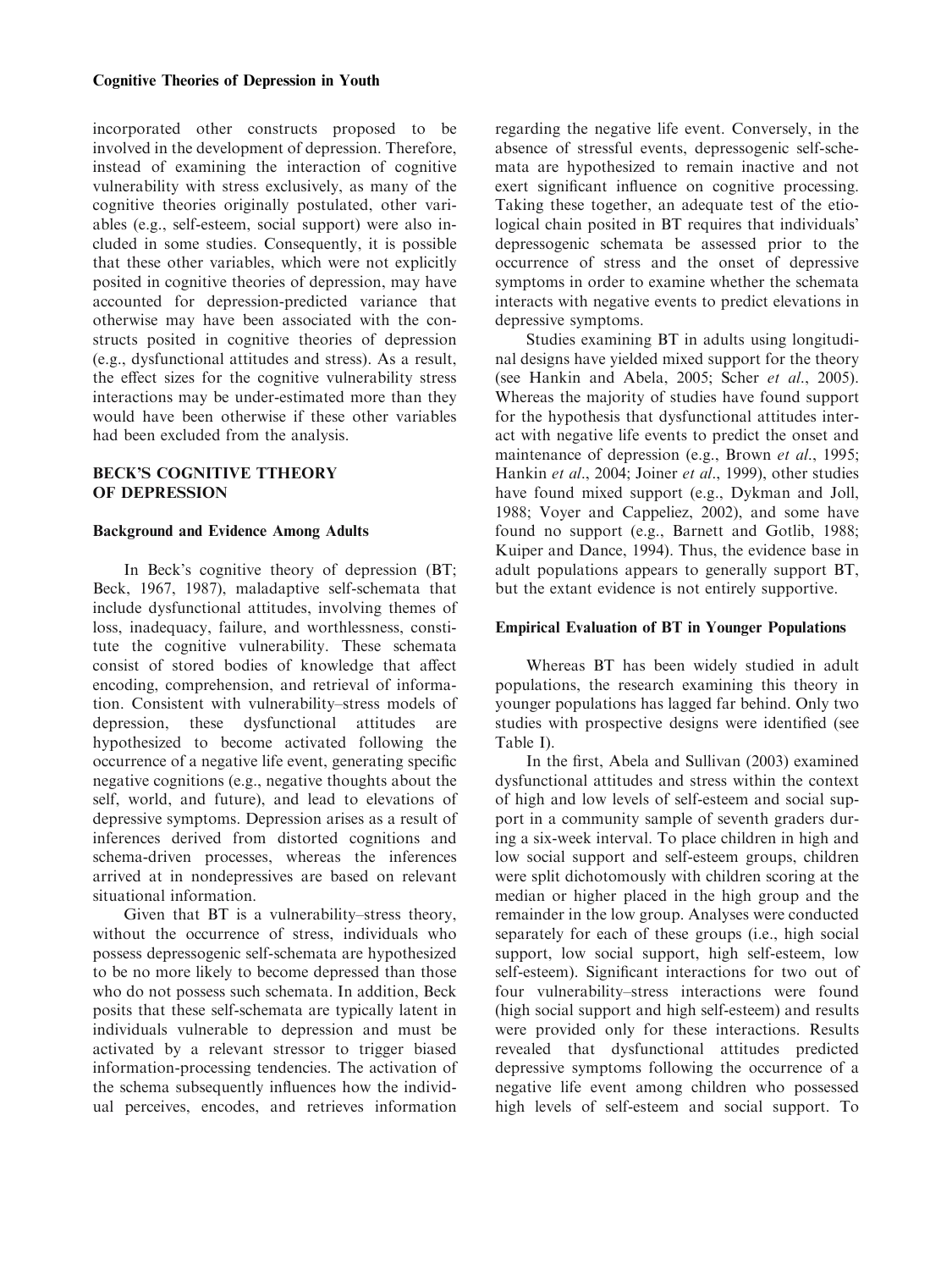| Study                        | Sample | Follow-up          | /ulnerability | Stress  |                          | Variables in                                                          |               |           | Effect        |
|------------------------------|--------|--------------------|---------------|---------|--------------------------|-----------------------------------------------------------------------|---------------|-----------|---------------|
| Type                         |        |                    | deasure       | Measure | Depression<br>Measure    | regression<br>Analysis                                                |               |           | Size $(pr)$   |
| Sullivan (2003)<br>Abela and |        | Preadol 1.5 months | CAC           | CHAS    |                          | CDAS×stress (high social support)<br>CDAS×stress (low social support) | $\frac{1}{8}$ | 0.05<br>Š | $-0.232$      |
|                              |        |                    |               |         |                          | CDAS×stress (high self-esteem)<br>CDAS×stress (low self-esteem)       |               | 0.05      | $-0.205$      |
| <b>Adol</b><br>Lewinsohn     |        | 12 months          | SVC           |         | Modified LES KSADS, LIFE | <b>DAS</b> xstress                                                    | 1507          | 0.0859    | $\frac{1}{2}$ |
| et al. (2001)                |        |                    |               | and SRE |                          |                                                                       |               |           | 0.0234        |

Note: DAS, Dysfunctional Attitudes Scale; CDAS, Children's Dysfunctional Attitudes Scale; CDI, Child Depression Inventory; CHAS, Children's Hassle's Scale; K-SADS, Kiddie Schedule for Affective Disorders; LIFE, Longitudinal Interval Follow-Up Evaluation; LES, Life Events Schedule; SRE, Schedule of Recent Experiences. Schedule for Affective Disorders; LIFE, Longitudinal Interval Follow-Up Evaluation; LES, Life Events Schedule; SRE, Schedule of Recent Experiences<br>Preadol = Preadolescent (grade 7, age 12–13), Adol = Adolescent (ages 13–19 = Preadolescent (grade 7, age 12-13), Adol = Adolescent (ages 13-19) Preadol = Preadolescent (grade 7, age 12–13), Adol = Adolescent (ages 13–19)

Lakdawalla, Hankin, and Mermelstein

explain these findings, Abela and Sullivan (2003) suggested that children with low levels of self-esteem and social support may have chronic negative perceptions of themselves and their relationships with others, resulting in little room for lability in these perceptions as compared to children in high social support and self-esteem groups. Due to the limited availability of statistical information, we derived partial correlations based on the probability value obtained and the number of subjects in the study, which are provided in Table I for significant interactions. These findings indicate that a moderate effect for the vulnerability–stress interaction may be present in preadolescents, but these are limited to individuals with high levels of social support and self-esteem.

In the second study Lewinsohn et al. (2001) reported results from the Oregon Adolescent Depression Project (Lewinsohn et al., 1993), a representative sample of community adolescents examining the development of depression during a one-year interval. This study included a number of covariates (current depression, the presence of a nonmood disorder both prior and during the course of the study, and family history of depression and nonmood disorder) in order to provide a very conservative test of Beck's cognitive theory of depression. Whereas the analyses supported BT at the level of a trend, the obtained size of effect for the dysfunctional attitudes– stress interaction was negligible ( $pr = 0.0421$ ).

## Discussion and Recommendations

At the present time, no decisive comments can be made regarding the role of dysfunctional attitudes in depression in younger populations as too few studies have been conducted. Research by Abela and Sullivan (2003) seems to suggest that dysfunctional attitudes may play a role in the development of depression, but much more research is needed to examine this hypothesis. In addition, Lewinsohn and colleagues' (2001) findings provide a very conservative test of Beck's etiologic chain, as many potent predictors of depression were controlled in their analyses. Taking this into account, the size of effect for the interaction term, despite being quite small, adds incremental variance to understanding the development of depression in adolescence. Taken together, the inquiry into the role of dysfunctional attitudes and stress in the prediction of depression appears to be a promising avenue for research, but more research is needed to evaluate the basic tenets of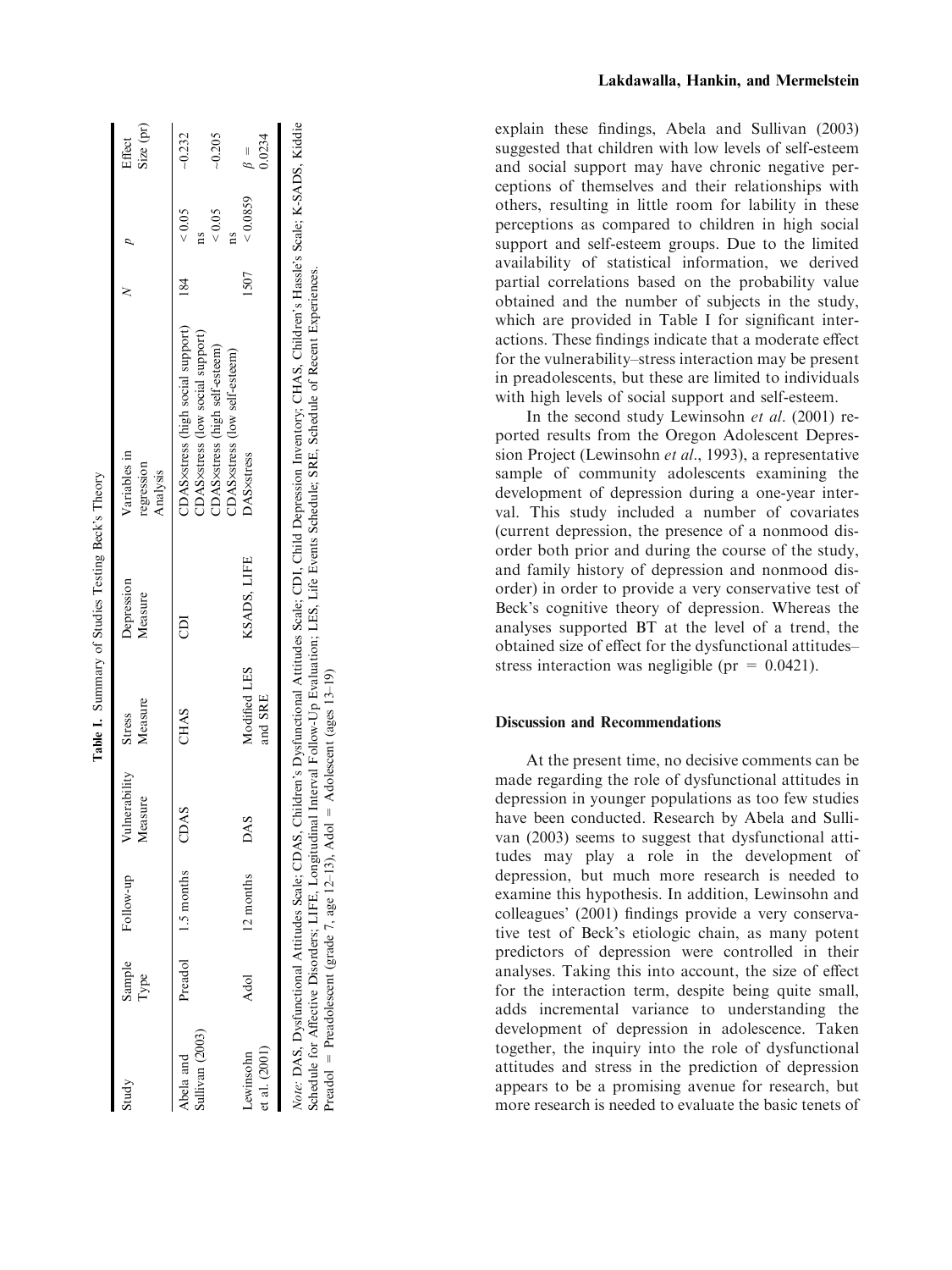BT to understand whether and how the vulnerability– stress interaction functions in younger populations.

As research examining BT among youth accumulates a larger evidence base, it is important to consider some theoretical and methodological factors that may influence future directions for research. It may be that at these young ages other factors may be more robust and consistent predictors of elevations of depression. Interestingly, across both studies the magnitude for the main effect of stress was larger than the interaction of stress and dysfunctional attitudes or the main effect of dysfunctional attitudes. This finding is consistent with research and theory suggesting that at younger ages, before cognitive patterns have developed into stable, trait-like styles, depressive symptoms may be a direct result of reactions to current circumstances and stress (Shirk, 1988). Alternatively, it is possible that the small sizes of effect are a result of methodological limitations and an inadequate test of BT. Beck hypothesized that depressogenic schemata remain latent until activated by a negative life event or negative mood; therefore, more compelling results may come from studies that activate depressogenic schemata prior to their assessment (e.g., Taylor and Ingram, 1999). Future research should examine this possibility by conducting prospective studies that directly compare the predictive ability of primed versus unprimed schema in the development of depression in order to provide a stronger test of BT.

In addition to these concerns, a common critique of the downward extension of cognitive theories of depression to younger populations is how cognitive vulnerabilities are assessed, because most studies have tended to use age inappropriate measures with poor psychometric properties. Directly addressing this issue, Abela and Sullivan (2003) constructed a new measure to assess dysfunctional attitudes in children and included an analysis of its psychometric properties. The Children's Dysfunctional Attitudes Scale (CDAS) represents an age appropriate measure for the assessment of dysfunctional attitudes with high reliability ( $\alpha$  = 0.92) and validity (Abela and Sullivan, 2003) and provides a good foundation for research to examine BT using a more developmentally and age-appropriate measure. For example, we have recently completed a longitudinal study using the CDAS in a 4-wave prospective design with youth (6th–10th graders;  $n = 320$  who reported on levels of depressive symptoms and occurrence of stressors every month for 4 months. Briefly, longitudinal analyses showed that the interaction of CDAS at baseline with stressors over the four time points predicted prospective elevations of depressive symptoms ( $b = 0.027$ ,  $t = 6.03$ ,  $p < 0.001$ ; Hankin et al., 2004). It is recommended that future research conducted in this area make use of this measure, in order advance knowledge on BT in a systematic manner.

In sum, at present there is simply not enough published research evidence with youth on BT to make any conclusive remarks regarding its application in younger populations. More research is needed to evaluate the basic tenets of BT in child and adolescent populations before inferences can be drawn regarding the strength of Beck's hypothesized etiologic chain.

#### HOPELESSNESS THEORY OF DEPRESSION

#### Background and Evidence Among Adults

Hopelessness theory (HT; Abramson et al., 1989), a revision of the reformulated helplessness theory of depression (Abramson et al., 1978), posits that some individuals exhibit a more depressogenic inferential style, and when confronted with a negative life event, are likely to develop symptoms of depression. Although the theory allows for other possible pathways to the development of depression (e.g., genetics, neurotransmitters, etc.), it postulates three types of negative inferences that individuals can make given the occurrence of negative events: causal inferences (inferences about why the event occurred including stable and global attributions), inferred consequences (inferences about what will result from the occurrence of the event), and inferences about the self (inferences about the self with respect to the event that occurred). Further, making such inferences increases the likelihood of developing hopelessness, and in turn, depression because hopelessness is posited to be a proximal sufficient cause of hopelessness depression, a theory-based subtype of depression.

The majority of studies examining HT in adults have provided support for the vulnerability–stress interaction (e.g., Alloy and Clements, 1998; Hankin et al., 2004, studies 1, 2, and 3; Metalsky and Joiner, 1992, 1997; Reilly-Harrington et al., 1999). In addition, the majority of studies examining HT's symptom component have provided support for the unique symptom profile (e.g., Alloy et al., 1997; Metalsky and Joiner, 1997; Whisman and Pinto, 1997).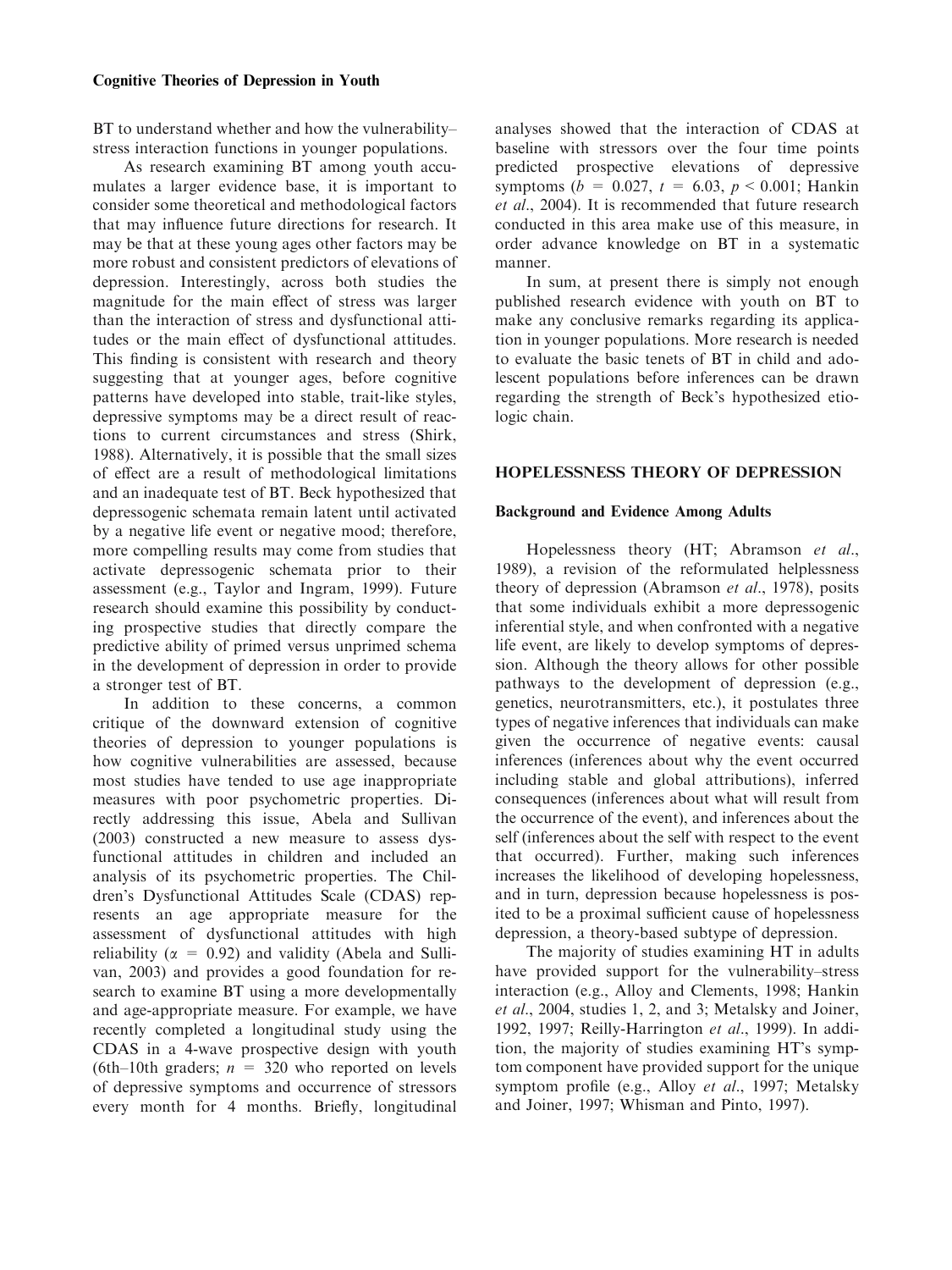|                                   |                    |                |                          | Table II. Summary of Studies Testing Hopelessness theory |                       |                                         |      |                    |                                                            |
|-----------------------------------|--------------------|----------------|--------------------------|----------------------------------------------------------|-----------------------|-----------------------------------------|------|--------------------|------------------------------------------------------------|
| Study                             | Sample<br>Type     | Follow-up      | Vulnerability<br>Measure | Measure<br>Stress                                        | Depression<br>Measure | Variables in Regression<br>Analysis     | z    | ρ                  | Size (pr)<br>Effect                                        |
| Payne (2003)<br>Abela and         | Child              | 1.5 months     | CCSQ, CASQ               | <b>CHAS</b>                                              | ā                     | CASQ weakestxstress<br>(for girls)      | 314  | ns                 | 0.01                                                       |
|                                   |                    |                |                          |                                                          |                       | CASQ weakestxstress<br>(for boys)       |      | Ξ                  | 0.09                                                       |
|                                   | Child              | 2.5 months     | CASQ, CCSQ               | CLES                                                     | CDI non-HD            | CASQ GEN×stress                         | 56   | Ξ                  | 0.153                                                      |
| Abela and<br>Sarin (2003)         |                    |                |                          |                                                          |                       | CASQ CONS×stress                        |      | ã                  | $-0.172$                                                   |
|                                   |                    |                |                          |                                                          |                       | CASQ SELF×stress                        |      | ã                  | $-0.138$                                                   |
|                                   |                    |                |                          |                                                          |                       | CASQ weakestxstress                     |      | m                  | $\overline{0}.1$                                           |
|                                   |                    |                |                          |                                                          | CDI HD                | CASQ CONS×stress<br>CASQ GEN×stress     |      | ns                 | 0.232                                                      |
|                                   |                    |                |                          |                                                          |                       | CASQ SELF×stress                        |      | ns<br>m            | $-0.088$<br>0.12                                           |
|                                   |                    |                |                          |                                                          |                       | CASQ weakestxstress                     |      | ${}_{0.01}$        | 0.386                                                      |
| Abela and                         | Adol               | $0.25 -$       | $\overline{\text{CSQ}}$  | University admission                                     | MAACL                 | CSQ-SELF×stress                         | 77   | ${}_{0.001}$       | 0.303                                                      |
| Seligman                          |                    | 2 months       |                          |                                                          |                       | CSQ-CONS×stress                         |      | ${}_{0.001}$       | 0.376                                                      |
| (2000)                            |                    |                |                          |                                                          |                       | EASQ-GEN×stress                         |      | ${}_{0.001}$       | 0.387                                                      |
| Abela and                         | Adol               | $0.25 -$       | $\overline{\text{CSQ}}$  | fraternity/sorority                                      | MAACL                 | CSQ-SELF×stress                         | 77   | 0.05               | 0.258                                                      |
| Seligman                          |                    | 2 months       |                          | admission                                                |                       | CSQ-CONS×stress                         |      | 0.05               | 0.299                                                      |
| (2000)                            |                    |                |                          |                                                          |                       | EASQ-GEN×stress                         |      | ${}_{0.01}$        | 0.317                                                      |
| Abela (2001)                      | Child              | 1.5 months     | CCSQ, CASQ               | CLES                                                     | MAACL                 | CASQ×stress (7th grade)                 | 382  | 0.05               | 0.26                                                       |
|                                   |                    |                |                          |                                                          |                       | CSQ-CONSx stress (3rd                   |      | 0.05               | 0.14                                                       |
|                                   |                    |                |                          |                                                          |                       | CSQ-SELFx stress (3rd<br>and 7th grade) |      | 0.05               | 0.16                                                       |
|                                   |                    |                |                          |                                                          |                       | and 7th grade)                          |      |                    |                                                            |
| Conley et al. (2001)              | Child              | $0.5-1$ months | CASI, CASQ-R             | DHQ                                                      | ā                     | CASQ×stress×age<br>CASI×stress          | 147  | ns                 | $0.011\,$<br>0.12                                          |
|                                   |                    |                |                          |                                                          |                       | CASIxstressxage                         |      | ${}_{<0.05}$<br>ns | $-0.182$                                                   |
| Dixon and Ahrens                  | Child              | $1$ month      | KASTAN-R                 | CDCEQ                                                    | E                     | KASTAN <sub>xstress</sub>               | 84   | 0.05               | 0.2344                                                     |
| (1992)                            |                    |                |                          |                                                          |                       |                                         |      |                    |                                                            |
| et al. (1988)<br>Hammen           | mixed              | 6 months       | CASQ                     | Threat interview<br>Contextual                           | K-SADS<br>ā           | CASQ×stress<br>CASQ×stress              | 56   | ns<br>ns           | $= 0.32$<br>$= 0.16$<br>$\mathcal{R}^2$<br>$\mathcal{R}^2$ |
| Hankin et al. (2001)              | Adol               | 1.25 months    | CASQ                     | <b>APES</b>                                              | BDI                   | CASQ×stress                             | 270  | $< 0.01$           | 0.16                                                       |
|                                   |                    |                |                          |                                                          | HDSQ-R                | CASQ×stress                             |      | ${}_{0.001}$       | 0.23                                                       |
|                                   |                    |                |                          |                                                          | Non-HD                | CASQ×stress                             |      | ns                 | $0.08\,$                                                   |
|                                   |                    |                |                          |                                                          | $\frac{1}{2}$         | CASQ×stress                             |      | ${}_{0.01}$        | 0.18                                                       |
| Joiner (2000)                     | Mixed <sup>a</sup> | 2 months       | CASQ                     | <b>EKO</b>                                               | ā                     | CASQ×stress                             | 34   | 0.05               | 0.43                                                       |
| Lewinsohn et al.<br>(2001)        | Adol               | $12$ moonths   | CASQ                     | Modified SRE<br>and LES                                  | KSADS, LIFE           | CASQ×stress                             | 1507 | < 0.0162           | $-0.0875$<br>$\parallel$<br>B                              |
| Nolen-Hoeksema<br>et al. (1986)   | child              | 12 months      | CASQ                     | LEQ                                                      | E                     | CASQ×stress                             | 168  | 0.06, 0.001        | $0.195 - 0.164$                                            |
| Nolen-Hoeksema                    | Child              | 60 months      | CASQ                     | LEQ                                                      | ā                     | CASQ×stress                             | 336  | $< 0.01$           |                                                            |
| Panak and Garber<br>et al. (1992) | Child              | 12 months      | CASQ                     | Peer rejection                                           | E                     | CASQ×stress                             | 512  | $< 0.01$           | $-0.14$                                                    |
| (1992)                            |                    |                |                          |                                                          |                       |                                         |      |                    |                                                            |

Lakdawalla, Hankin, and Mermelstein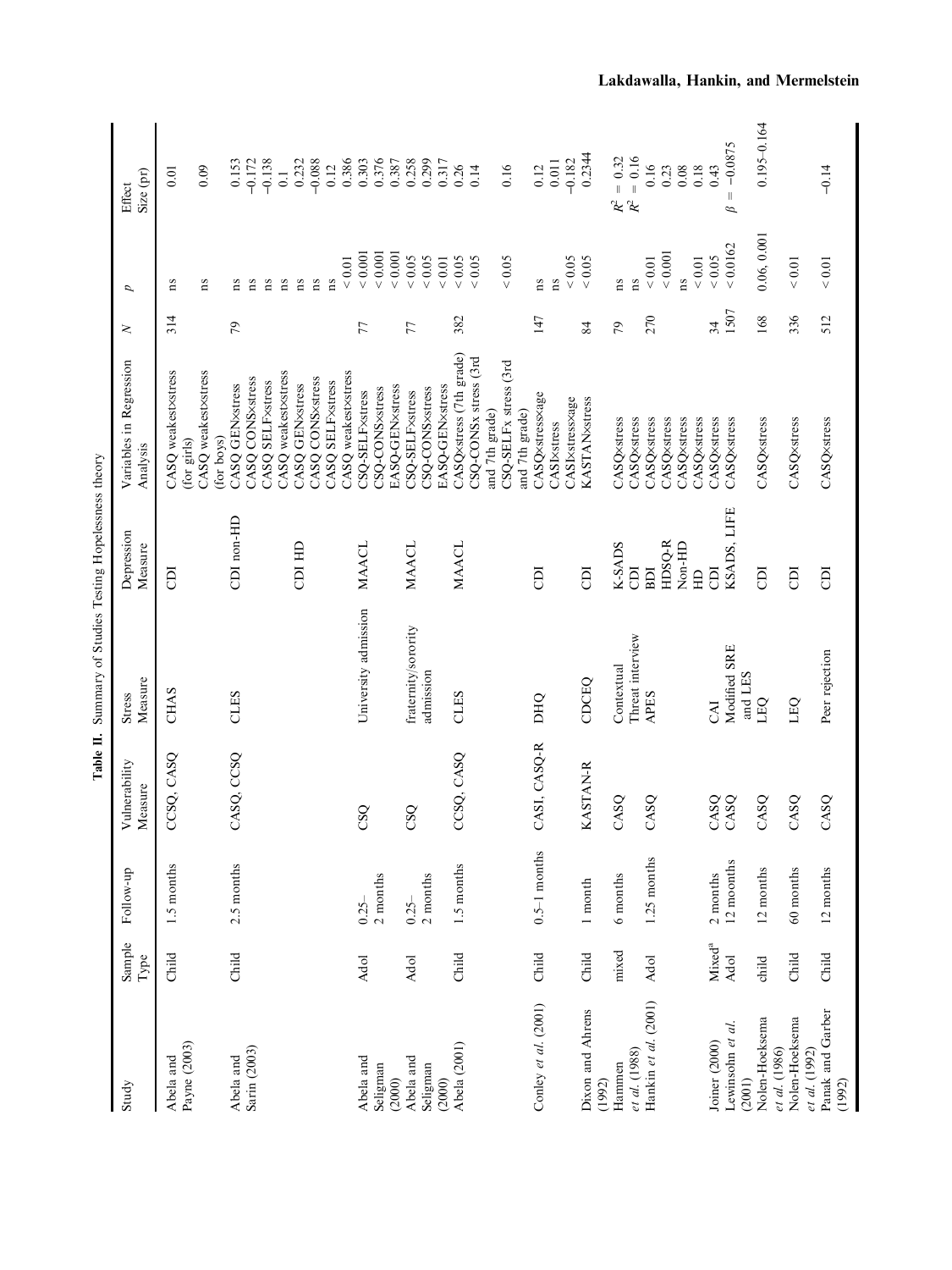| Table II. Continued               |                |                       |                          |                                                                                                                                                                                                                                |                       |                                             |     |         |                       |
|-----------------------------------|----------------|-----------------------|--------------------------|--------------------------------------------------------------------------------------------------------------------------------------------------------------------------------------------------------------------------------|-----------------------|---------------------------------------------|-----|---------|-----------------------|
| Study                             | Sample<br>Type | Follow-up             | Vulnerability<br>Measure | Measure<br>Stress                                                                                                                                                                                                              | Depression<br>Measure | Variables in<br>Regression<br>Analysis      | Μ,  |         | Size $(pr)$<br>Effect |
| Aikens (2004)<br>Prinstein and    | Adol           | 17 months             | CASQ                     | Peer rejection                                                                                                                                                                                                                 | ā                     | CASQ-N×stress                               | 158 | 0.001   | $\beta =$<br>-0.41    |
| Robinson<br>(1995)<br>et al.      | Child          | months<br>$rac{4}{5}$ | CASQ                     | Combination of<br>validated stres<br>s measures                                                                                                                                                                                | ā                     | CASQ                                        | 371 | $_{ns}$ | $-0.009$              |
| Southall and<br>Roberts<br>(2002) | Adol           | 3.5months             | CASQ                     | LES                                                                                                                                                                                                                            | ā                     | (whole sample)<br>CASQ×stress               | 115 | $_{ns}$ | $-0.05$               |
|                                   |                |                       |                          |                                                                                                                                                                                                                                |                       | CASQ×stress<br>depression)<br>(low initial  |     | $_{1S}$ | 0.04                  |
|                                   |                |                       |                          |                                                                                                                                                                                                                                |                       | CASQ×stress<br>(high initial<br>depression) |     | $_{ns}$ | $-0.03$               |
| Spence et al.<br>(2002)           | Adol           | 12 months             | CASQ-R                   | NLE                                                                                                                                                                                                                            | BDI                   | CASQ×stress                                 | 773 | ns      | $-0.06$<br>$\beta =$  |
|                                   |                |                       |                          | M. CARO Chailed and Chailed Chailed and Chailed and Chailed and Chailed and Chailed Contract Chailed Chailed and Chailed Chailed Chailed Chailed Chailed Chailed Chailed Chailed Chailed Chailed Chailed Chailed Chailed Chail |                       |                                             |     |         |                       |

*Note:* CASQ, Children's Attributional Style Questionnaires; CASQ-R, Children's Attributional Style Quesionnaire—Revised; CCSQ, Children's Cognitive Style Questionnaire; CPQ,<br>Cognitive Priming Questionnaire; CSQ, Cognitive Cognitive Priming Questionnaire; CSQ, Cognitive Style Questionnaire; CASI, Children's Attributional Style Interview; CDI, Child Depression Inventory; BDI, Beck Depression Inventory; MAACL, Multiple Adjective Affect Checklist; K-SADS, Kiddie Schedule for Affective Disorders; LIFE, Longitudinal Interval Follow-Up Evaluation; EASQ, Extended Note: CASQ, Children's Attributional Style Questionnaires; CASQ-R, Children's Attributional Style Quesionnaire—Revised; CCSQ, Children's Cognitive Style Questionnaire; CPQ, Attributional Style Questionnaire; DAC, Depressive Adjective Checklist; CES-DC, Center for Epidemiological Studies Depression Scale for Children. Child = Ages 8-12, Adolescent =  $13-19$ . Child =  $\text{Ages } 8-12$ , Adolescent = 13-19. <sup>a</sup>Clinical sample. aClinical sample.

## Cognitive Theories of Depression in Youth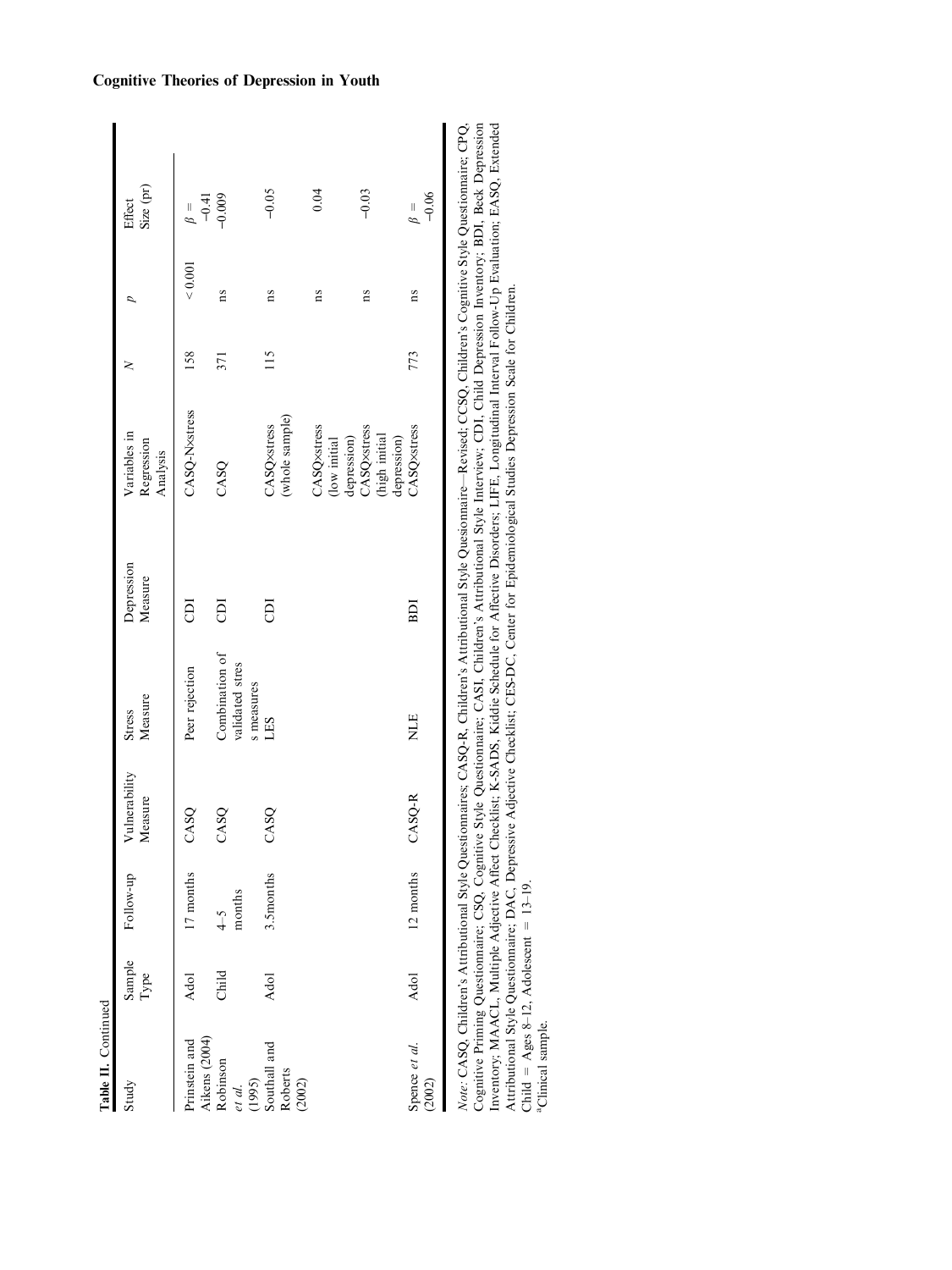#### Empirical Evaluation of HT in Younger Populations

Of the three cognitive theories evaluated in this review, HT has received the most empirical attention among younger populations. Eighteen studies examining this theory in child and adolescent populations were identified (see Table II). Nine of these studies were conducted in child populations (age 8–12; Abela and Payne, 2003; Abela and Sarin, 2003; Abela, 2001; Conely et al., 2001; Dixon and Ahrens, 1992; Nolen-Hoeksema et al., 1986; Panak and Garber, 1992; Robinson et al., 1995; Nolen-Hoeksema et al., 1992), seven in adolescent populations (age 13–19; Abela and Seligman, 2000 (two studies); Hankin et al., 2001; Lewinsohn et al., 2001; Prinstein and Aikens, 2004; Southall and Roberts, 2002; Spence et al., 2002) and two used mixed child and adolescent samples (Hammen et al., 1988; Joiner, 2000). Only 17 studies are included in this discussion as the effect size for the cognitive vulnerability–stress interaction was not reported in one study and the available statistical information precluded the derivation of a parameter estimate (Nolen-Hoeksema et al., 1992).

Overall the average magnitude of the effect size for studies examining HT in both child and adolescent populations was in the small range. However, effect sizes were larger for studies using adolescent samples versus child samples. The magnitude for the average effect for the interaction of inferential style with stress predicting depression in child population was in the small range ( $pr = 0.15$ ), whereas for adolescent populations the average effect size for the interaction term was relatively larger ( $pr = 0.22$ ). Across both child and adolescent samples, the larger sizes of effect were seen in those studies that used the symptoms profile for hopelessness depression as the predictor variable (Abela and Sarin, 2003; Hankin et al., 2001), examined the three inferential styles in isolation rather than as an aggregate (Abela and Sarin, 2003), used a semi-structured interview to assess inferential style rather than child self-report questionnaire (Dixon and Ahrens, 1992), used diagnoses of depression via semi-structured interviews as the outcome (Hammen et al., 1988), and utilized a clinical sample (Joiner, 2000). At the same time, not all findings were consistent with these magnitudes as negligible sizes of effect were also found in studies using the symptoms profile for Hopelessness depression as a predictor variable (Abela and Payne, 2003), and when diagnoses of depression via semi-structured interview were used as the outcome (Lewinsohn *et al.*, 2001).

For those studies using mixed child and adolescent samples the average magnitude for the interaction term was medium ( $pr = 0.30$ ). Also, these studies used more rigorous methodologies, and this may have produced the larger effect sizes. The first (Hammen et al., 1988) made use of both mothers and children as sources of information about children and adolescents' negative life events and had teams of independent judges evaluate the objective event apart from children's own subjective report. This ,contextual threat' method of evaluating stress (Brown and Harris, 1978) provides a more stringent approach to the examination of vulnerability–stress models. In addition, this study examined these effects in children experiencing clinically significant levels of depression symptoms. In the second study, Joiner (2000) used a sample of psychiatric inpatients, among whom more extreme forms of psychopathology were present. This may have resulted in a stronger association between depression and the cognitive vulnerability–stress component of HT.

#### Discussion and Recommendations

Based on this analysis, the negative cognitive style by stress interaction seems to be a relatively better predictor of depression in adolescent than child samples. Whereas this is consistent with the developmental hypothesis that cognitive vulnerability may not emerge until later stages of development when children develop the capacity for formal operational thought (e.g., Cole and Turner, 1993; Gibb and Coles, 2005), the effect sizes for the interaction term varied considerably across studies. A major shortcoming of studies investigating HT that may account for this variation is the way that inferential style was typically measured. The majority of studies (81%) used the Children's Attributional Style Questionnaire or the revised version (CASQ, CASQ-R; Seligman, 1984; Kaslow and Nolen-Hoeksema, 1991), both of which typically exhibit low reliability (e.g.,  $\alpha$ 's of 0.45–0.61; Thompson et al., 1998). Utilizing a measure with low reliability increases the Type II error rate, and thus, limits researchers' ability to detect significant effects, even when they are present. As a result, effect sizes obtained may be smaller than if a more reliable measure had been used (Hunter and Schmidt, 2004). To address the low reliability of youth measures of negative cognitive style, various researchers have recently developed more reliable measures with good validity. For example, Hankin and Abramson (2002) developed the Adolescent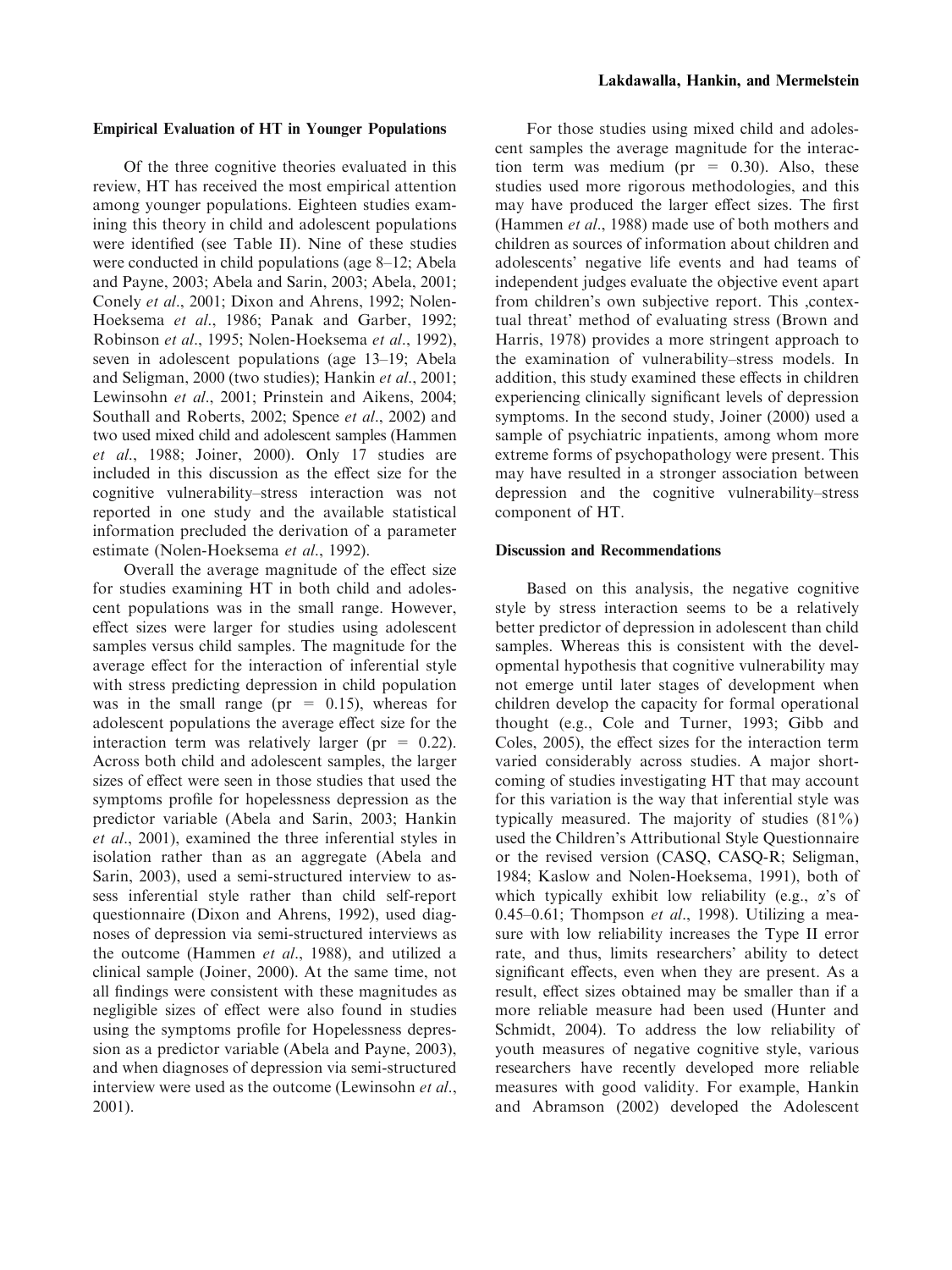Cognitive Styles Questionnaire (ASCQ), which demonstrated excellent internal consistency reliability, good test–retest reliability, and factor structure consistent with HT. Also, Conley and colleagues (2001) developed the Children's Atributional Style Interview (CASI), a structured interview that exhibited good reliability. These more reliable and theoretically meaningful measures of HT's negative cognitive style in children and adolescents should be employed in future research to allow for a developmentally appropriate measure of HT's cognitive vulnerability.

Collectively, these findings suggest that interest in HT as it functions in younger populations is warranted but also lacking in several respects. First, more valid and reliable measures of negative cognitive style must be used in order to accurately assess the construct and facilitate the detection of significant findings. Second, little research has examined the symptom component of the HT. Future research examining the vulnerability–stress interaction component of this theory should include a test of the symptom component because the theory predicts that the vulnerability–stress interaction should predict increases in hopelessness, but not nonhopelessness, depressive symptoms (e.g., Hankin et al., 2001). Third, researchers should consider and evaluate alternative ways of conceptualizing and assessing how negative cognitive styles function across the lifespan. For example, the ,weakest link' approach (Abela and Sarin, 2003) integrates principles of developmental psychopathology with HT to examine the development of the separate cognitive styles (i.e., cause, consequence, self-inferences) in HT that may be missed using aggregate scores. Briefly, the weakest link approach suggests that certain cognitive styles (e.g., self-implication inferences) may emerge and function earlier in development than others (e.g., causal inferences), so those first developing styles may be available and operating to predict depressive symptoms when children encounter stressors. As children develop cognitively throughout adolescence, all of the negative cognitive styles may be functioning and may begin to crystallize into a single, consolidated negative cognitive style, such as seen in adults (Hankin and Abela, 2005; Hankin et al., 2005).

## RESPONSE STYLES THEORY

## Background and Evidence Among Adults

The Response Styles Theory (RST; Nolen-Hoeksema, 1991) posits that the ways in which individuals respond to their depressive symptoms determines the severity and duration of such symptoms. The three main response styles proposed are: rumination, distraction and problem-solving. Rumination involves thoughts and behaviors that focus one's attention inward toward negative feelings and thoughts thereby intensifying and prolonging depressive symptoms. Nolen-Hoeksema (1991) outlined three mechanisms to explain how response styles, particularly rumination, may operate to influence depression. First, depressed mood is maintained through its effects on thinking and information processing, which in turn contribute to more depressed mood. Ruminative coping increases accessibility and recall of negative events (Bower, 1981); leads to more negative interpretations of behavior (Forgas et al., 1984); and causes individuals to feel like they have little control over outcomes (Alloy et al., 1981). Second, rumination interferes with instrumental behavior. Individuals who ruminate are less likely to engage in behaviors that provide any positive reinforcement and a sense of control. Finally, rumination interferes with effective problem solving. This is likely to occur because rumination makes negative cognitions more accessible and impedes the initiation of positive behaviors. There is evidence that ruminators have a more difficult time generating solutions to their problems and ultimately generate fewer and lower quality solutions to their problems (Morrow and Nolen-Hoeksema, 1990).

In contrast to rumination, problem solving, and distraction are assumed to alleviate depressive symptoms. Problem solving involves actively trying to change unfavorable situations or to resolve problems. This is often difficult as many factors associated with depression may hinder one's ability to engage in problem solving strategies. Distraction involves engaging in positively reinforcing activities to divert one's attention from symptoms of distress and depression. Such positive reinforcement often alleviates depressive affect (Fennell and Teasdale, 1984) and attenuates the duration of depressive symptoms (Nolen-Hoksema et al., 1993).

RST was originally developed, in part, to explain why women are more likely to develop depression than men. Nolen-Hoeksema (1991) theorized that there might be a sex difference in the tendency to employ these response styles such that women are more likely to adopt a ruminative response style and men more likely to engage in distracting responses. Later, Nolen-Hoeksema and colleagues (Nolen-Hoeksema, 1995; Nolen-Hoeksema and Girgus,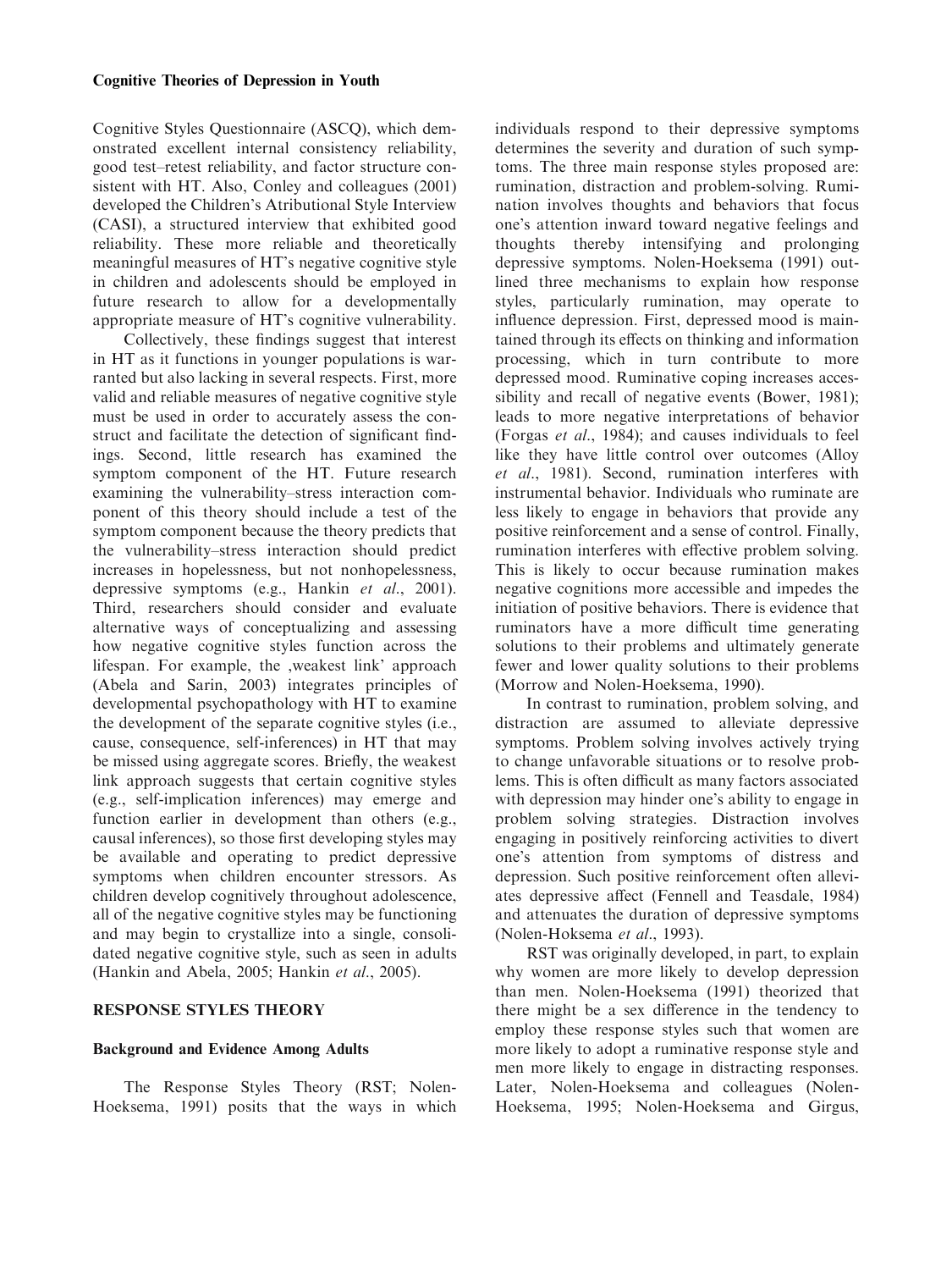1994) extended RST into a vulnerability–stress model to help explain sex differences in depression and suggested that girls may carry a ruminative response style prior to adolescence, but it is during adolescence that it interacts with new stressors encountered in adolescence and is hypothesized to contribute to the substantial increase in depression for girls.

Research investigating the RST in adults has yielded strong support for some tenets of the theory, whereas support for others remains questionable. More specifically, an overwhelming majority of longitudinal studies have shown that individuals who ruminate report higher levels of depressive symptoms, even after controlling for initial levels of depression (e.g., Butler and Nolen-Hoeksema, 1994; Just and Alloy, 1997; Nolen-Hoeksema and Morrow, 1991; Nolen-Hoeksema et al., 1994). A ruminative response style has been shown to predict depressed moods that are of moderate severity as well as clinical depression (Nolen-Hoeksema et al., 1992; Nolen-Hoeksema, 2000). Moreover, a great deal of research has shown that more women tend to engage in a ruminative response style than men, consistent with the sex difference hypothesis of RST. In adults, the majority of studies examining a ruminative response style examined solely the main effect of rumination, excluding the role of stress. The small corpus of research examining the effects of distraction on duration and severity of depressed mood has been less convincing. Experimental studies examining this aspect of the theory have yielded the greatest support (Katz and Bertelson, 1993; Morrow and Nolen-Hoeksema, 1990; Nolen-Hoeksema et al., 1993; Trask and Sigmon, 1999). However, naturalistic studies examining this hypothesis have found mixed results (Butler and Nolen-Hoeksema, 1994; Just and Alloy, 1997; Nolen-Hoeksema and Morrow, 1991). Further, there has been mixed support for the hypothesis that men are more likely to distract than women; the majority of studies find that men and women are equally likely to engage in distracting activities (e.g., Butler and Nolen-Hoeksema, 1994; Strauss et al., 1997). Finally, little research has been conducted on problem-solving as a response to depressed mood.

#### Empirical Status of RST in Younger Populations

Whereas there has been an accumulation of support for some aspects of RST in adult populations, very few studies have examined this theory in younger populations. To our knowledge only two studies exist that have examined RST in younger populations (see Table III). The first study (Schwartz and Koenig, 1996) examined both the direct effect of rumination and distraction, and also their interaction with stress to predict increases in depressive symptoms 6 weeks later, in a community sample of adolescents. The main effects of rumination and distraction were in the small range ( $pr = 0.16$  and  $pr = 0.1$ , respectively), whereas the magnitude for the interaction effects was negligible. In the second study, Abela and colleagues (2002) examined the three response styles using a short-term longitudinal design in a sample of 3rd and 7th grade children. The direct effect of rumination yielded a small effect size  $(pr = 0.17)$ , whereas the effect for distraction and problem solving were negligible.

The limited research suggests that rumination as a vulnerability to depression has a small but consistent effect in younger populations; however, more studies using longitudinal prospective designs, which control for initial levels of depression, are needed to corroborate this notion. No support was found for the claim that distracting and problem-solving response styles should lead to decreases in depression. Without more studies, it is difficult to tell whether distraction and problem solving are not protective of depression and therefore revisions of the theory are necessary, or if there have been an insufficient number of studies with good methodology and measurement to test this premise adequately.

## Discussion and Recommendations

Overall, few if any conclusive claims can be made about the status of RST in younger populations as there have simply not been enough studies conducted. Support for rumination as a vulnerability to depression appears to be a promising area of research, but more research is needed to understand when the vulnerability emerges and to test the mechanisms posited by Nolen-Hoeksema, which may account for how rumination contributes to the development of depression. More research is needed to replicate initial evidence supporting the developmental role of rumination in younger populations and for studies examining distraction and problem-solving response styles, both of which remain relatively untested tenets of RST at present. For example, it may be fruitful for future research to examine distracting response styles in experimental paradigms, as this approach has garnered support in adult populations.

As researchers continue to investigate RST in younger populations, several points merit attention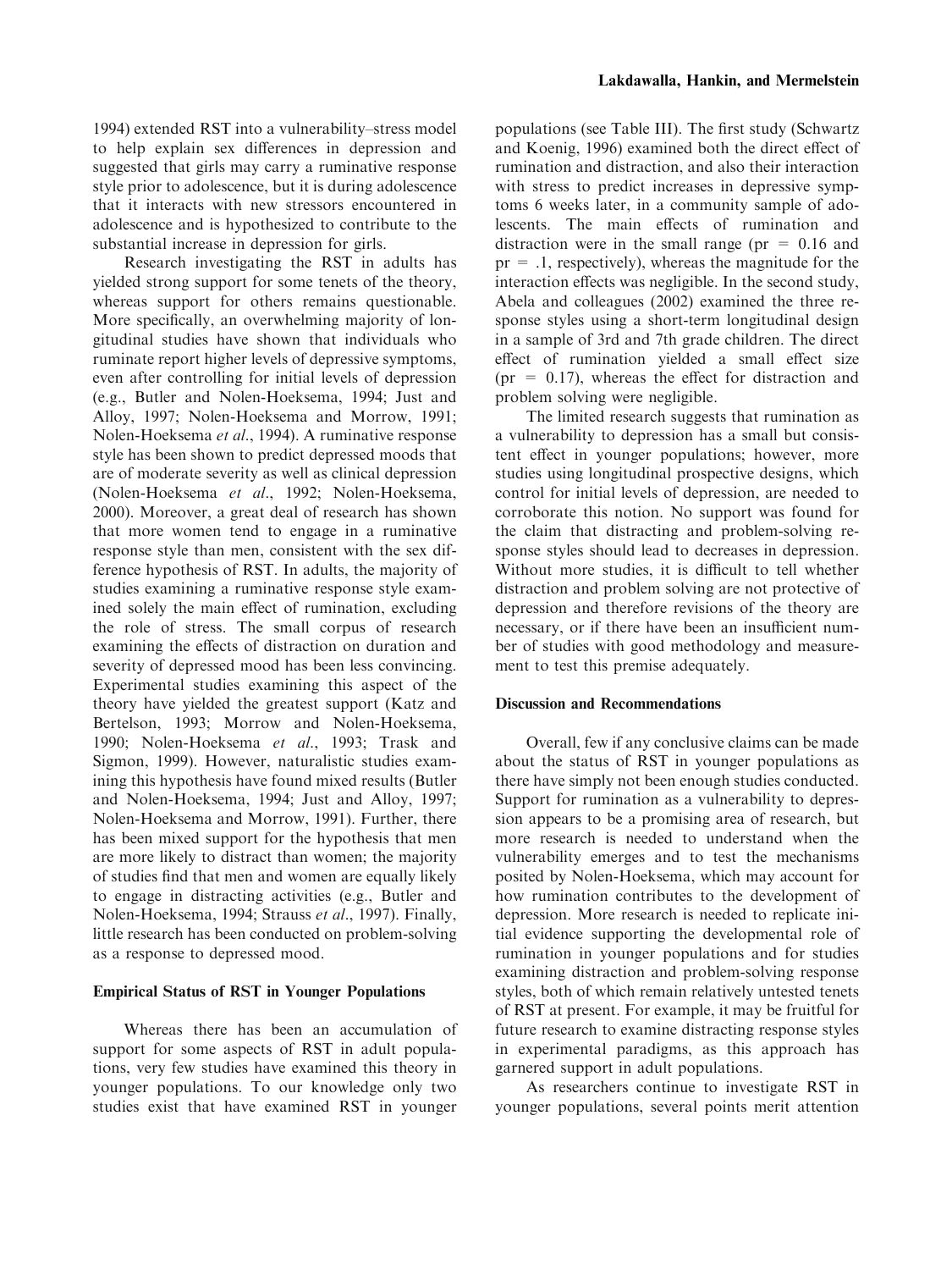|                                           |      |                  | Table III. Summary of Studies Testing Response Styles Theory                                                          |                                                      |         |                                                                      |                 |                              |                                                       |
|-------------------------------------------|------|------------------|-----------------------------------------------------------------------------------------------------------------------|------------------------------------------------------|---------|----------------------------------------------------------------------|-----------------|------------------------------|-------------------------------------------------------|
| Study                                     | Type | Sample Follow-up | Measure                                                                                                               | Vulnerability Stress Measure Depression Variables in | Measure | regression<br>Analysis                                               |                 |                              | Effect Size(pr)                                       |
| Abela et al. (2002)                       |      | Child 1.5 months | CRSQ                                                                                                                  | None                                                 | ā       | Problem Solving<br>Rumination<br>Distraction                         | $\frac{314}{5}$ | ${}_{0.01}$<br>1S            | $-0.17$<br>$-0.01$<br>$-0.07$                         |
| Schwartz and Koenig Adol<br>(1996)        |      | 1.5 months       | <b>CRSQ</b>                                                                                                           | LEO                                                  | ā       | Ruminationxstress<br>Distractionxstress<br>Rumination<br>Distraction | 397             | 0.05<br>d <sub>S</sub><br>۵S | $B = 0.16$<br>$= 0.02$<br>$x = 0.09$<br>$\cdot = 0.1$ |
| Child = Ages 8-12, Adolescent = $13-19$ . |      |                  | Note: CRSQ, Children's Response Style Questionnaire; CDI, Child Depression Inventory; LEQ, Life Events Questionnaire. |                                                      |         |                                                                      |                 |                              |                                                       |

and may serve as guidelines for future investigations in this area. Perhaps the most important issue, which we have highlighted throughout this review, is that of measurement. Little attention has been given to measures that characterize RST in children. First, most of the existing measures are modeled after the adult measure of response style and are constructed by making minor changes in wording to assure comprehension by younger participants. Whereas this seems like a good starting point, more careful thought needs to be given to developmental differences and how RST might apply to children, and as such, how developmental differences may affect measurement of a given style. A ruminative response style constitutes a self-focused attentional bias, which may or may not operate within the individual's awareness (Gotlib and Neubauer, 2000). In light of this, during early childhood it may be difficult for youth to reflect on their own thoughts and cognitive processes and report these in an accurate manner, simply because they do not yet possess higher level metacognitive abilities (Cole and Turner, 1993; Turner and Cole, 1994). Second, there seems to be a lack of consensus on which measure to use, with each study using a different measure of the response styles. Whereas it is likely that existing measures of response styles in children are highly overlapping, the use of different measures seriously limits generalizability of findings and makes comparison across studies somewhat difficult. Third, many of the measures that have been used have been criticized on the basis of problems with response bias and multiple items from the scale overlapping with depressive symptomatology. Several items on the rumination scale overlap with symptoms of depression (e.g., "Think about how hard it is to concentrate'', ''Think about how sad you feel''). Fourth, the small number of items assessing distraction on the Response Styles Questionnaire may be an inadequate measure of distracting responses. As Nolen-Hoeksema outlined in her original paper (1991), measures of distracting response styles should assess the number of distracters that people use, the degree of effort and concentration people use when they engage in the distracter, and the extent to which the distracter is engaging. Problems with measurement of the distraction scale may explain the lack of support. It is possible that individuals may engage in one or few distracting responses that successfully relieve their symptoms of depression. Consequently, high scores on the distraction subscales may reflect ineffective attempts at distracting, which might cause them to engage in

#### Cognitive Theories of Depression in Youth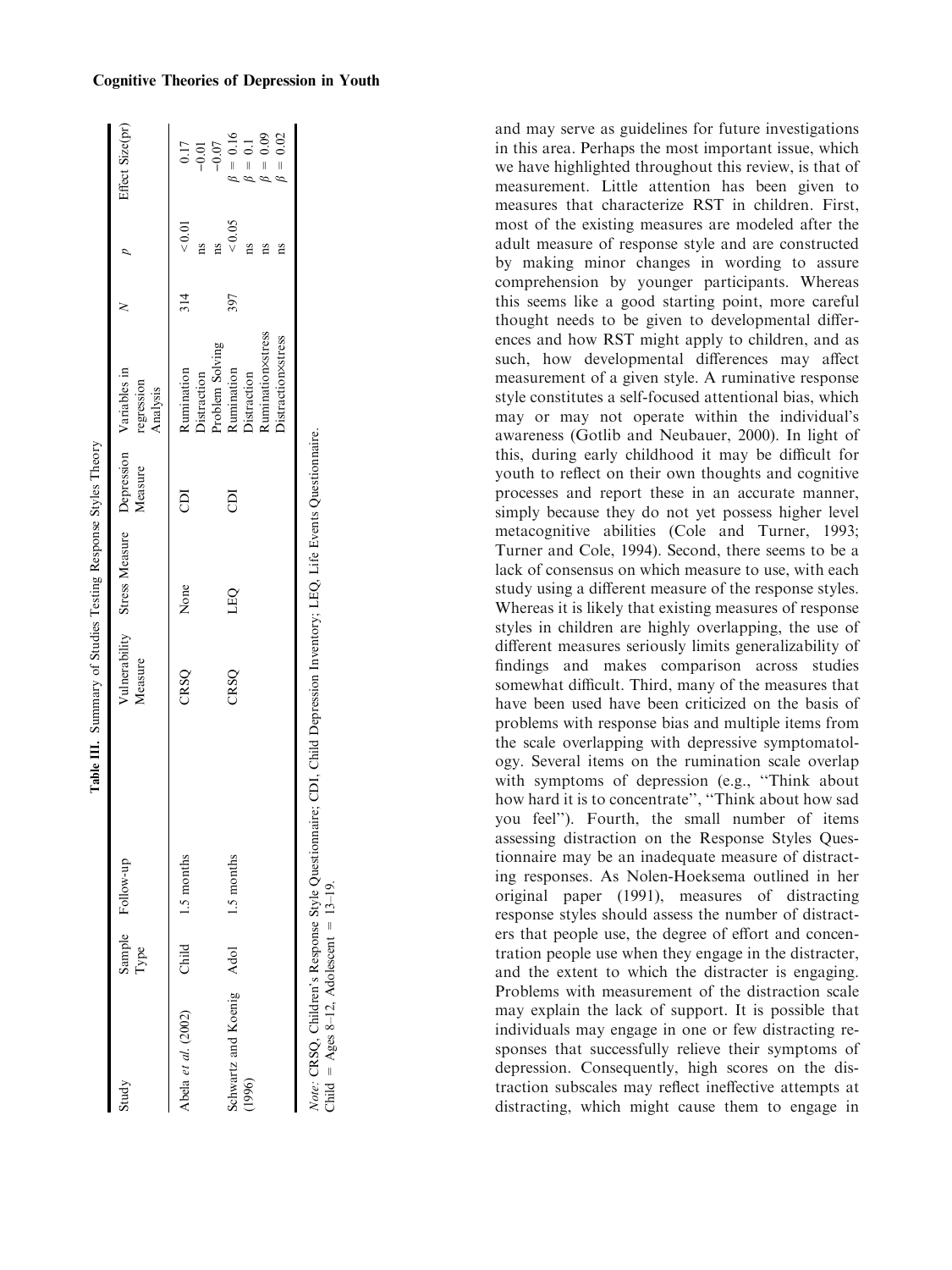numerous distracting activities, but not alleviate depressive symptoms. An important avenue for research will be the development of improved assessment of ruminating and distracting response styles for use for children and adolescents.

## SUMMARY OF VULNERABILITY–STRESS FINDINGS IN CHILDREN AND ADOLESCENTS

Across theories, the preponderance of research indicates that the magnitude of effect for the cognitive vulnerability–stress interaction is in the small range in child populations and is moderately larger in adolescent populations. We believe these are important findings based on this quantitative synthesis of the published research examining vulnerability–stress components of cognitive theories using longitudinal designs controlling for initial depression. These findings augment previous cross-sectional reviews (Joiner and Wagner, 1995; Gladstone and Kaslow 1995; Haaga et al., 1991) that demonstrated a concurrent association between negative attributional style and depressive symptoms. However, despite the advances the present review makes over past reviews, the overall lack of studies combined with a history of poor measurement of cognitive vulnerability factors makes a challenging evaluation of the empirical status of cognitive theories of depression among youth. Given such limitations, it is likely that the present review of the empirical status of these theories may be somewhat limited and the effect sizes are likely attenuated, particularly among samples of children, for whom the empirical attention and methodology is most clearly lacking. Still, the current review takes an important first step by demonstrating clearly that positive, albeit relatively small to modest, effect sizes are observed for cognitive vulnerabilities interacting with stressors to predict prospective elevations of depression.

With the exception of HT, there have been very few longitudinal prospective studies investigating cognitive theories of depression in child and adolescent populations. Due to the paucity of research investigating BT and RST, few conclusions can be drawn from the extant empirical database. In addition, questions regarding the age at which cognitive vulnerabilities become detectable and operate as putative causal risk factors (e.g., Cole and Turner, 1993; Gibb and Coles, 2005; Hankin and Abela, 2005) and whether these cognitive risks can help account for the emergence of the sex difference in depression (e.g., Hankin and Abramson, 2001;

Nolen-Hoeksema and Girgus, 1994) cannot be answered due to the lack of research in this area.

## GENERAL DISCUSSION: RECOMMENDATIONS FOR FUTURE RESEARCH AND IMPLICATIONS FOR A DEVELOPMENTAL UNDERSTANDING OF THE ONTOGENY OF DEPRESSION

## Developmental Implications

The results of this review reveal that the average magnitude of the effect for the vulnerability–stress interaction is smaller for children than for adolescents. Whereas we caution against making major developmental assertions based on our review, this pattern may be consistent with a developmental hypothesis suggesting that negative cognitive styles are acquired in the transition from childhood to adolescence when children develop the capacity for abstract reasoning and formal operational thought (Cole and Turner, 1993). To support this notion, there is evidence that children's ability to make internal and stable attributions increases across development (Shirk, 1988). Further, theorists have hypothesized that cognitive capacities may become more generalized and rigid across development (Crick and Dodge, 1994; Gotlib and MacLeod, 1997). Indeed, there may be a point in children's cognitive development when cognitive patterns of thinking have not yet stabilized into trait-like styles (Cole and Turner, 1993). According to Cole and Turner (1993), at these younger ages depression results most directly from encountering negative life events and subsequent environmental feedback rather than from the interaction of negative attributional style with stress. As youth mature cognitively in early adolescence, their model posits that a cognitive vulnerability– stress interaction will be observed.

At the same time, however, other researchers have hypothesized that cognitive vulnerabilities to depression may emerge at a much earlier age than researchers had previously believed. Hankin and Abela (2005) elucidated several methodological reasons (see next section) why there may be inconsistent findings in child and adolescent populations and suggested that a history of poor measurement of cognitive vulnerability factors has likely contributed to mixed findings. They argue that such methodological issues, in turn, have contributed to the mixed findings and led to theoretical modifications (e.g., Cole and Turner, 1993; Gibb and Coles, 2005) to account for the equivocal findings (see next section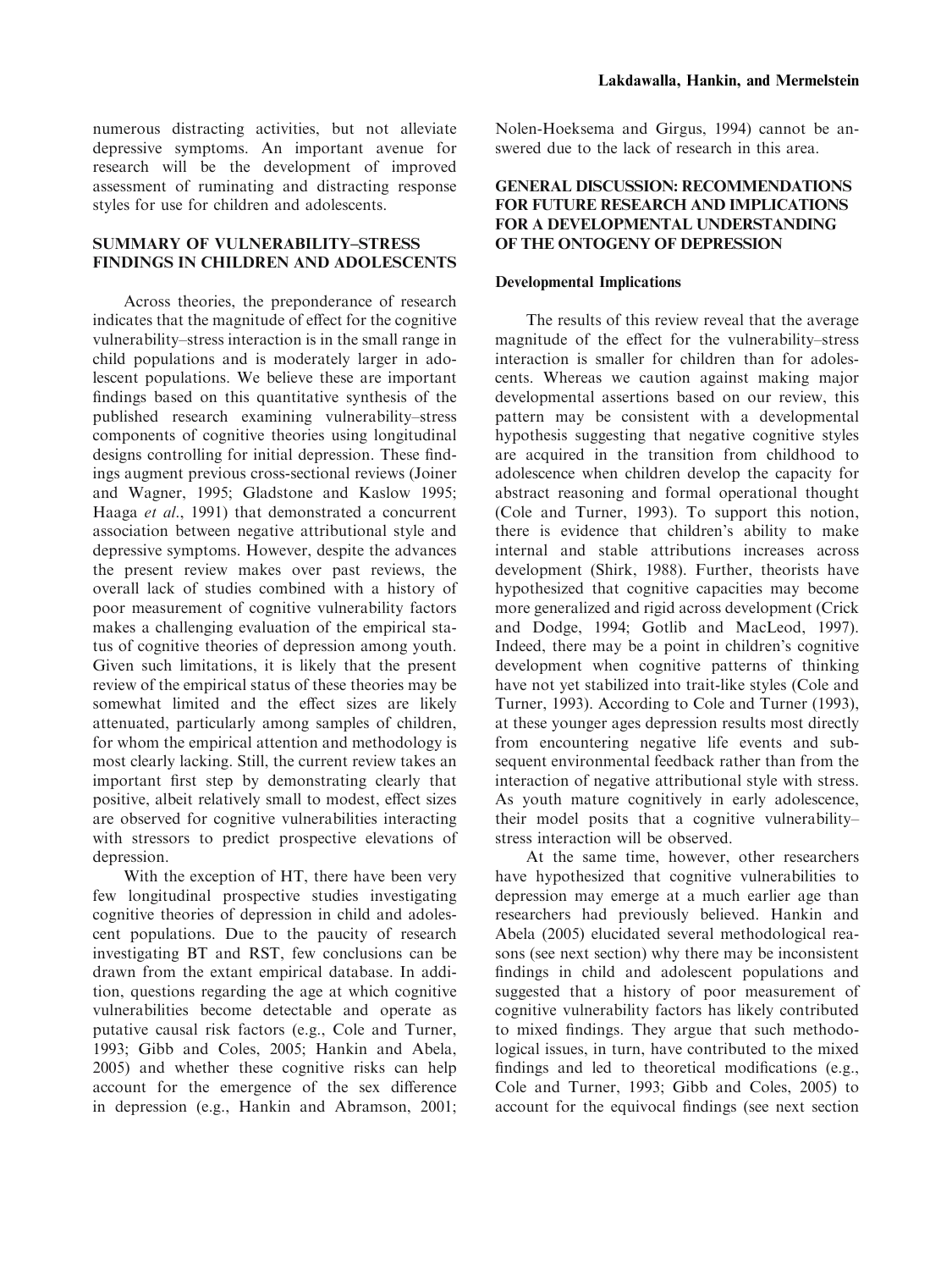for greater discussion of these issues). In sum, the findings regarding the small effects size among children and the moderately larger effect size among adolescents are consistent with, but cannot be used to refute or clearly support, Cole and Turner's (1993) developmental hypothesis, or other developmental modifications of basic cognitive theories of depression.

Thus, although it is uncertain presently why the strength of the association between the cognitive vulnerability–stress interaction and depression is smaller in children compared with adolescents, it is clear from this review that: (1) negative cognitive style from HT interacts with stress to predict prospective levels of depressive symptoms in children and adolescents; (2) the main effect of rumination is associated with prospective elevations in depressive symptoms; and (3) no clear conclusion can be reached concerning BT's dysfunctional attitudes–stress interaction. It seems reasonable, at the present time, to infer that the research in this area is generally consistent with hypotheses from cognitive theories of depression, and that these theories warrant further investigation. As research progresses, it is important to note some of the shortcomings of previous research that were apparent from reviewing the extant studies. In the next section we outline some of the limitations that may have impeded advancement of this field and raise some critical issues that may improve our understanding of how cognitive vulnerability confers risk for depression among youth.

#### Methodological Limitations of Past Research

Since the last empirical syntheses of the literature (e.g., Gladstone and Kaslow, 1995; Joiner and Wagner, 1995), the field has undergone considerable methodological advancements. As mentioned earlier, the most accurate tests of cognitive theories of depression are those that employ longitudinal prospective designs, control for initial depression, and include stress as a main effect and in interaction with cognitive vulnerability. Whereas studies of this nature can be costly and laborious, investigators in this area of research have largely met these criteria and significantly increased knowledge on cognitive theories of depression. However, the current review reveals several methodological concerns that have affected the study of cognitive theories of depression in child and adolescent populations. These limitations suggest some methodological advancements for future research.

First, it is likely that studies using measures with unestablished or poor reliability and validity produce smaller effect sizes. Many researchers have tended to assess cognitive vulnerability using age-inappropriate measures with poor psychometric properties. As mentioned earlier, one example of this is that the vast majority of studies examining HT have used the Children's Attributional Style Questionnaire (CASQ; Seligman et al., 1984), or the revised version (CASQ-R; Thompson et al., 1998), both of which demonstrate poor internal consistency alphas typically ranging from 0.4 to 0.6 (Gladstone and Kalsow, 1995; Thompson *et al.*, 1998). Further, there appears to be little consensus on which assessment tools to use for measuring cognitive vulnerability and stress. Thus, it is not clear whether the link between cognitive vulnerability and depression is weaker earlier in development, or if this is an artifact of poor measurement. It is recommended that measures demonstrating good psychometric properties, such as the ACSQ (Hankin and Abramson, 2002) or the CDAS (Abela and Sullivan, 2003), be used in future research to allow for a more reliable and valid assessment of cognitive vulnerabilities to depression. In light of this review, research may benefit from developing and utilizing measures that are specific to child and adolescent populations separately as the strength of the cognitive vulnerability–stress interaction appears to differ, albeit in a moderate fashion, across age. However, more research is needed to understand the dynamics between cognitive development and cognitive vulnerability in order to construct age appropriate measures that accurately represent cognitive theories of depression across development.

Second, cognitive theories of depression posit that individuals who are cognitively vulnerable to depression are more likely to become depressed following the occurrence of stress. Examining these theories developmentally raises some critical issues concerning the time frame within which to examine the development of depression. Little research has considered whether the optimal time frame for examining these mechanisms differs developmentally. With widespread use of self-report questionnaires and two time point panel designs, it may be that children, and perhaps early adolescents exhibit reduced capabilities to recall stress and symptoms of depression accurately over lengthy follow-up intervals. Further, after the stressor has occurred, little consideration is given to trajectories of depression after this point. It is possible, as Weiner and Graham (1985) has emphasized, that many individuals expe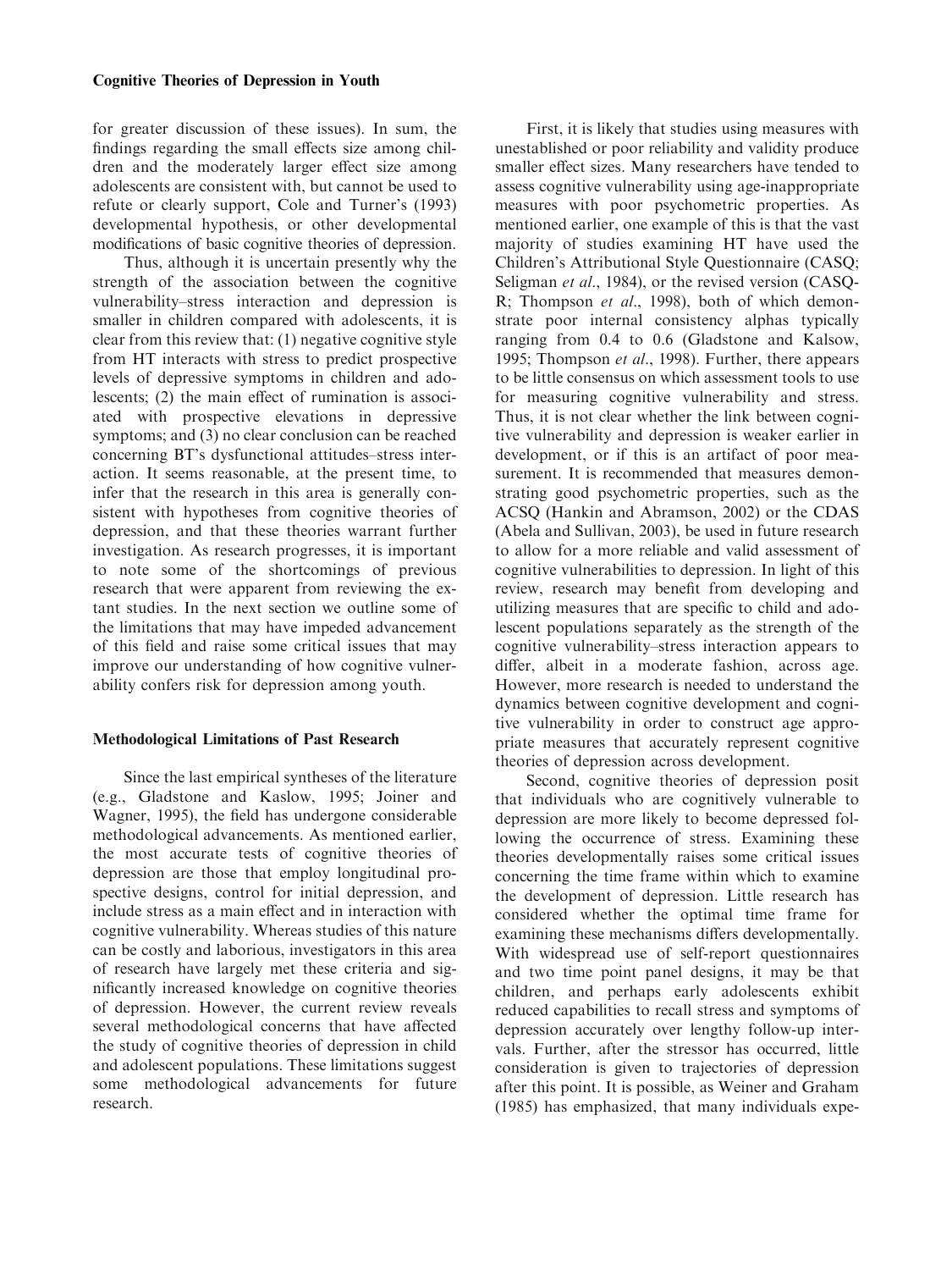rience a primitive emotional response after perceiving an event, which is determined by the attainment or nonattainment of a given goal, rather than by cognitive processes. Based on this, Hankin and Abramson (2001) hypothesized that all individuals experience rises in initial negative affect after a stressor occurs, but it is only those who are cognitively vulnerable to depression who experience enduring elevations in depression. In light of this information, the use of two time point designs, which predominate the field currently, may not accurately depict the experience of depression in childhood and adolescence, and may not capture subtle fluctuations in depressive symptoms after stress. Thus, it will be important for future studies to follow participants through the period of greatest risk for the development of depression and use multiple assessments points to provide an optimal test of the etiologic processes posited in cognitive theories of depression. Indeed, developmental methodologists (e.g., Curran and Willoughby, 2003) encourage a minimum of three time points to test developmental hypotheses and processes, and they argue that two time points are not much of an improvement over cross-sectional designs.

Of interest, we analyzed the effect sizes of the studies included in our review as a function of the reported length of follow-up period. A curious pattern emerged in which the cognitive vulnerability– stress interaction remained relatively stable for children across follow-up intervals; however, for adolescents the size of effect appeared to diminish somewhat over time. Although these results speak against the developmental hypothesis, we caution against making any firm conclusions at this point as this pattern was based on a limited number of studies, each of which employed a variety of measurement tools and study designs. More studies are needed using consistent methodology to shed light on the potential effects of the length of follow-up period on the examination of cognitive theories in younger populations.

Third, understanding how children and adolescents become depressed, within the context of cognitive theories of depression, may benefit from multimethod, multi-informant designs. To date, the vast majority of studies examining vulnerabilities to depression in children and adolescents have utilized self-report questionnaires or interviews as the primary methods of assessment. Whereas this makes sense given that many of the symptom criteria for diagnosing depression are subjective, these methods may have limitations specific to younger children. First, self-report methods are not suitable for children below a certain level of reading and cognitive capacity (Kovacs, 1986) because metacognitive abilities (e.g., planning, monitoring, and evaluating) are needed for children to be able to evaluate how often and intensely they experience maladaptive thinking styles in order to reflect upon their symptoms of depression. Second, self-report measures have generally had difficulty differentiating depression from other forms of negative affect (Wolfe et al., 1987). Third, a dominant theme in depressive disorders is the tendency to perceive things in a more pessimistic manner than is necessarily the case (Beck, 1967). Therefore, it is possible that self-report questionnaires allow youth to overestimate their degree of emotional distress. We acknowledge the logistical difficulties that come with conducting more rigorous tests of cognitive theories; however, much knowledge can be gained from using multiple collateral informants and multiple methods (e.g., observational procedures) to minimize the effects of these limitations.

Fourth, some have expressed concern about the discriminant validity of the etiological constructs posited in cognitive vulnerability theories of depression (e.g., self-criticism and dependency; Coyne and Whiffen, 1995). However, in contrast to this hypothesis, factor analytic research has produced initial evidence, at least among older adolescents, suggesting that each of the cognitive vulnerabilities featured in BT, HT, and RST are indeed distinct from each other and from neuroticism, depressive symptoms, and low self-esteem (Hankin et al., 2005). Still, in this study many items from the rumination scale loaded highly onto a factor consisting of depression, self-esteem and neuroticism, whereas the remaining items from the rumination scale loaded onto their own factor. Interestingly, previous studies examining the factor structure of the rumination scale have found that, after confounding depression items were removed, a two factor model of rumination emerged, labeled Brooding and Reflection (Treynor et al., 2003). These initial factor analytic studies providing evidence for discriminant validity have been conducted entirely with older adolescents and adults, so there is an important need for future factor analytic studies to evaluate the discriminant validity of cognitive vulnerability measures in childhood and adolescence separately. Currently, there is little consensus on what measures should be used to examine each of the key vulnerabilities posited by cognitive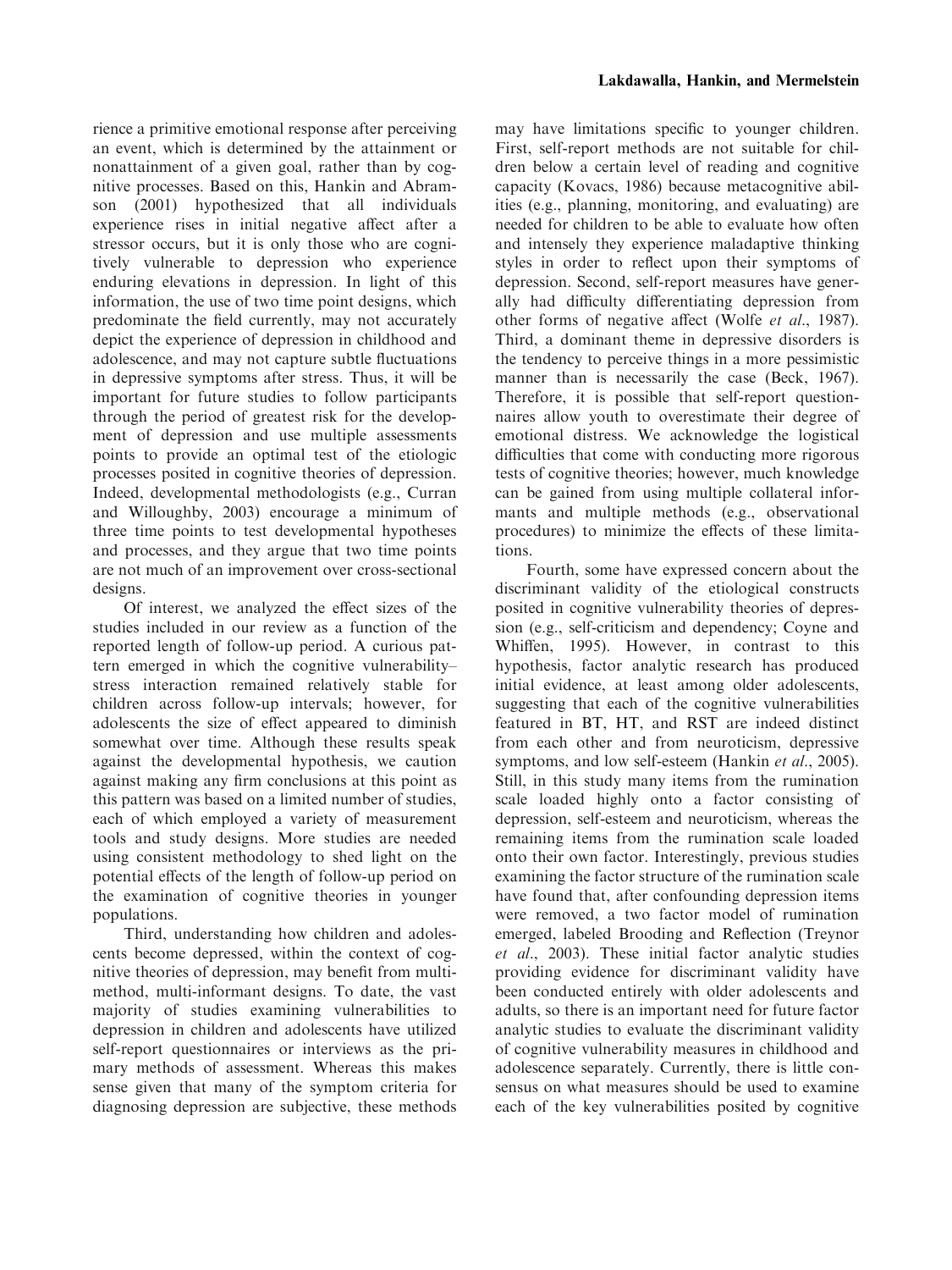theories of depression in youth. Still, discriminant validity should be considered when developing and validating appropriate measures for children and adolescents.

#### Statistical Limitations of Past Research

With the advent of more rigorous methodologies and designs to examine cognitive theories of depression, statistical strategies to analyze and interpret the data derived from such enhanced studies are crucial for the advancement of the field. The current review has highlighted some of the statistical limitations of past research, and we now suggest some ways for future investigations to advance knowledge in this area.

First, as previously mentioned, we originally intended to provide a meta-analytic review of the empirical status of cognitive theories of depression among youth. However, very few studies provided the necessary statistical indices (beta weights and their associated T and standard error values), so this precluded a meta-analytic approach. Moreover, some studies failed to provide sizes of effect for the cognitive vulnerability–stress interaction term, which constitutes the core of cognitive theories of depression. To move the field forward, it is essential that authors report means, standard deviations, and correlations among the main measures in their studies. In addition, authors should report unstandardized and standardized regression coefficients, associated  $t$  values and standard errors, partial correlations,  $R^2$ , adjusted  $R$ ,  $F$  values, and exact  $p$  values for all variables examined in statistical models.

Second, many studies have not taken into account powerful techniques for modeling longitudinal data (e.g., Collins and Sayer, 2003). All of the studies included in this investigation used standard multiple regression, which is limited by its ability to use only two time points and to consider only cases with complete data. As stated earlier, more powerful tests of cognitive theories of depression require longitudinal data with multiple assessments to model fluctuations of each of the key variables over time. Analytic techniques, such as hierarchical linear modeling and latent growth modeling, can take advantage of such rigorous study designs as they flexibly handle missing data, and offer a more sensitive approach for modeling longitudinal data (Raudenbush, 2001). Further, such an approach allows for a more theoretically sound test of cognitive theories as the strength of the association between individuals'

fluctuations in stress and depressive symptoms over time can be modeled as a function of their cognitive vulnerability levels (i.e., an idiographic approach). In contrast, the use of multiple regression techniques only enable nomothetic tests of how individuals' changes in stressors and depression vary from the sample average, not from how the individuals' levels of stress vary within an individual over time (i.e., idiographic) (see Abela and Hankin, in press, for greater discussion of this issue).

Finally, and perhaps most importantly, null hypothesis significance testing is widely employed, whereas its implications are largely misunderstood (see Chow, 1988; Morgan, 2003, for reviews). In this next section we review the fundamentals and logic behind null hypothesis significance testing and present some of the problems associated with this statistical approach.

Null hypothesis significance testing represents a broad set of quantitative techniques for evaluating a research hypothesis under the assumption that the null hypothesis is true. The null hypothesis states that there are no systematic differences between the two populations—that is, the population used in the research study and the hypothetical statistical population. In null hypothesis significance testing, the hypothetical statistical population represents the distribution of sample means one might expect to observe in the research population. Based on this distribution, the expected difference between the hypothetical statistical population mean and the mean observed in the research population are compared when the sampling error can be estimated. This information is used to make a binary decision about whether the null hypothesis is a viable explanation for the study results. If the probability of observing the mean derived from the research population under these assumptions is small, the null hypothesis is rejected. By convention if the probability of observing a particular mean in the research population is less than 5% ( $p < 0.05$ ), the null hypothesis is rejected and the study results are deemed ''statistically significant''. More practically, rejection of the null hypothesis eliminates chance as a plausible explanation for the observed difference between the research and statistical populations. Conversely, if the probability of observing the mean from the research population under these assumptions is large (greater than  $5\%$ ,  $p > 0.05$ ), the null hypothesis is accepted. Accepting the null hypothesis implies that chance cannot be discounted as an explanation for the differences between the two populations.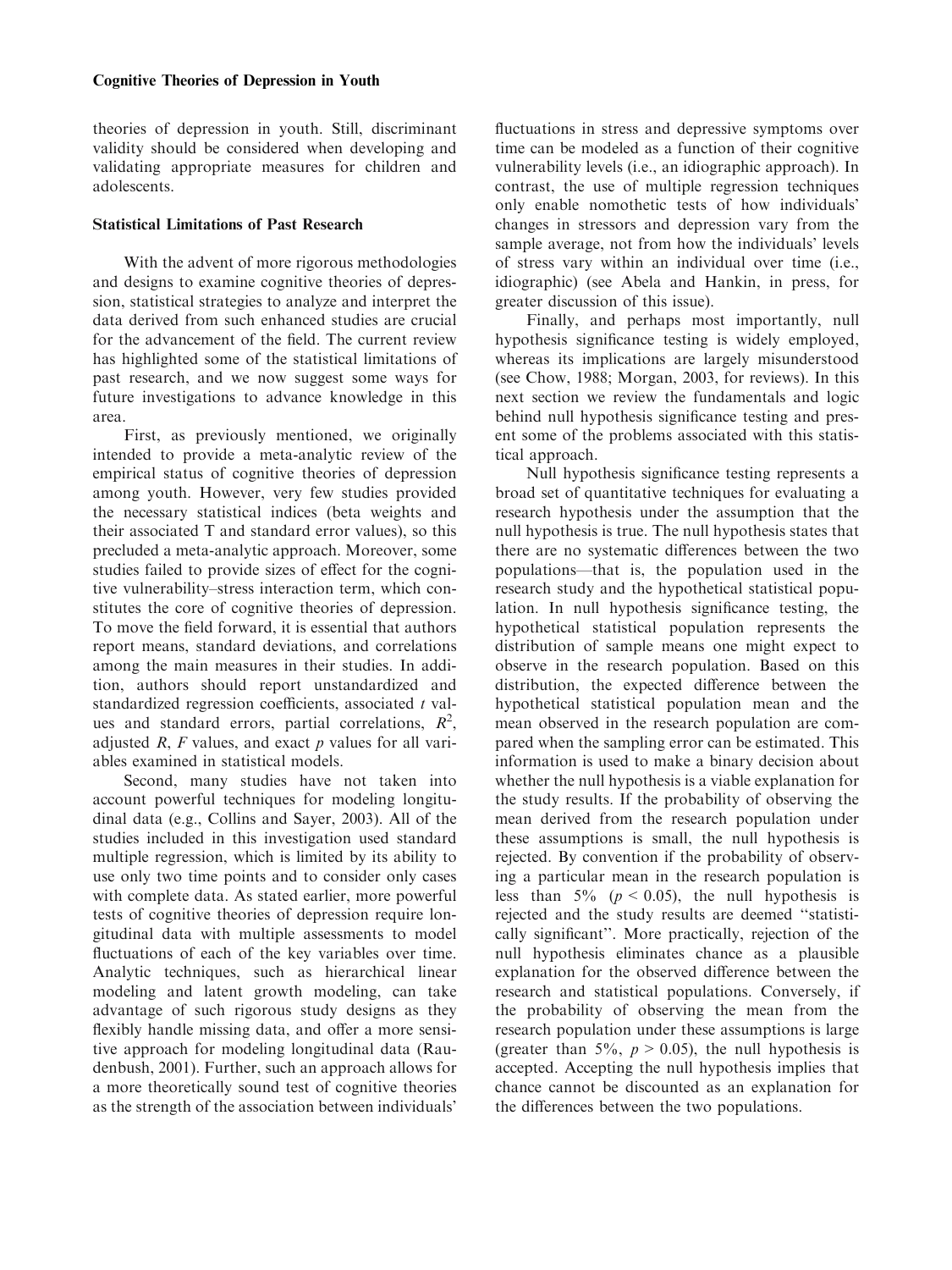Whereas many philosophical and practical problems are associated with the use of null hypothesis significance testing, we review a few key problems that may readily create an awareness of the misconceptions associated with this statistical approach. First, null hypothesis significance testing does not allow researchers to make any claims regarding their research hypothesis. Null hypothesis significance testing is only capable of determining the probability of observing the data in the research population, given that the null hypothesis is true. Therefore, the research hypothesis is, in effect, never explicitly tested, and as a result it is impossible to ascertain its validity. Moreover, null hypothesis significance testing does not allow the researcher to evaluate whether alternative hypotheses, that are different from the research hypotheses, may lead to the observed difference between the research and statistical populations (Morgan, 2003).

Second, the p-value is commonly misunderstood as being indicative of meaningfulness or importance of a finding. Little attention is paid to the difference between theory, statistics, and data, and researchers often mistake null hypothesis significance testing as a test for theoretical hypotheses as opposed to statistical hypotheses. Null hypothesis significance testing is minimally useful, in that it provides criteria for judging whether the results are likely, based on the premise that they are unlikely (Morgan, 2003). It is important to emphasize that this statistical approach is silent on the practical, and theoretical importance of a finding. Theory evaluation can only be accomplished by examining the size of effect, which represents a quantitative index of the strength of association between variables (Berger and Berry, 1988; Chow, 1988; Schmidt, 1996). Correlations, the percentage of variance explained, or some other index of effect size provide a more objective approach to evaluating theories, and should be routinely reported and considered when interpreting findings.

Finally, statistical power is rarely taken into account when conducting null hypothesis significance testing. Statistical power is defined as the probability of correctly rejecting the null hypothesis and is strongly influenced by sample size. Sample size and rejection of the null hypothesis are inversely proportional such that a large sample size requires a smaller difference between the two populations to reject the null hypothesis (Morgan, 2003). Therefore, an evaluation of theories based on levels of significance may overlook meaningful associations because studies often use insufficient power to detect such effects. Additionally, sizes of effect can have large or small pvalues, depending on the sample size. Researchers should take the statistical power of their planned analyses into account when selecting sample sizes to diminish the Type II error rate.

A final comment raises a critical issue regarding interpretation of findings and theory evaluation. The over reliance on null hypothesis significance testing has led many researchers to conclude that the evidence supporting cognitive theories of depression in child and adolescent populations is mixed. However, by using sizes of effect as the evaluating criterion, it is apparent that the cognitive vulnerability–stress interaction across theories and populations does account for incremental variance in explaining prospective increases in depressive symptoms, albeit in some cases to a small degree. The central issue worth considering is, significance testing aside, how much incremental variance is meaningful and can be considered as evidence supporting, or refuting, hypotheses derived from cognitive theories of depression.

#### Theoretical Limitations of Past Research

As the research accumulates in this literature, a number of theoretical issues have emerged. First, a significant limitation of previous research examining HT with children and adolescents is their sole focus on negative attributional style as the cognitive vulnerability. According to HT, a negative cognitive style also includes negative inferences for the consequences and implications for the self, following the occurrence of a negative life event. Therefore, it is important to study the entire construct of cognitive vulnerability to depression. To date only a fraction of HT has been investigated, primarily due to the lack of assessment tools needed to measure all three inferential styles. Researchers should take advantage of the recent improvements in developmentally sensitive measures to evaluate all tenets of HT.

Second, theory and initial evidence suggests that various forms of cognitive vulnerability may develop at different rates for different children (Abela and Payne, 2003; Abela and Sarin, 2003). The majority of research in younger populations has examined global levels of cognitive vulnerability and has not taken into account the relationships among the different cognitive vulnerability elements (e.g., negative inferences for cause, consequence, and self), all of which together are summed to create a global score of overall cognitive vulnerability. Abela and Sarin's (2003) ''weakest link'' hypothesis suggests that until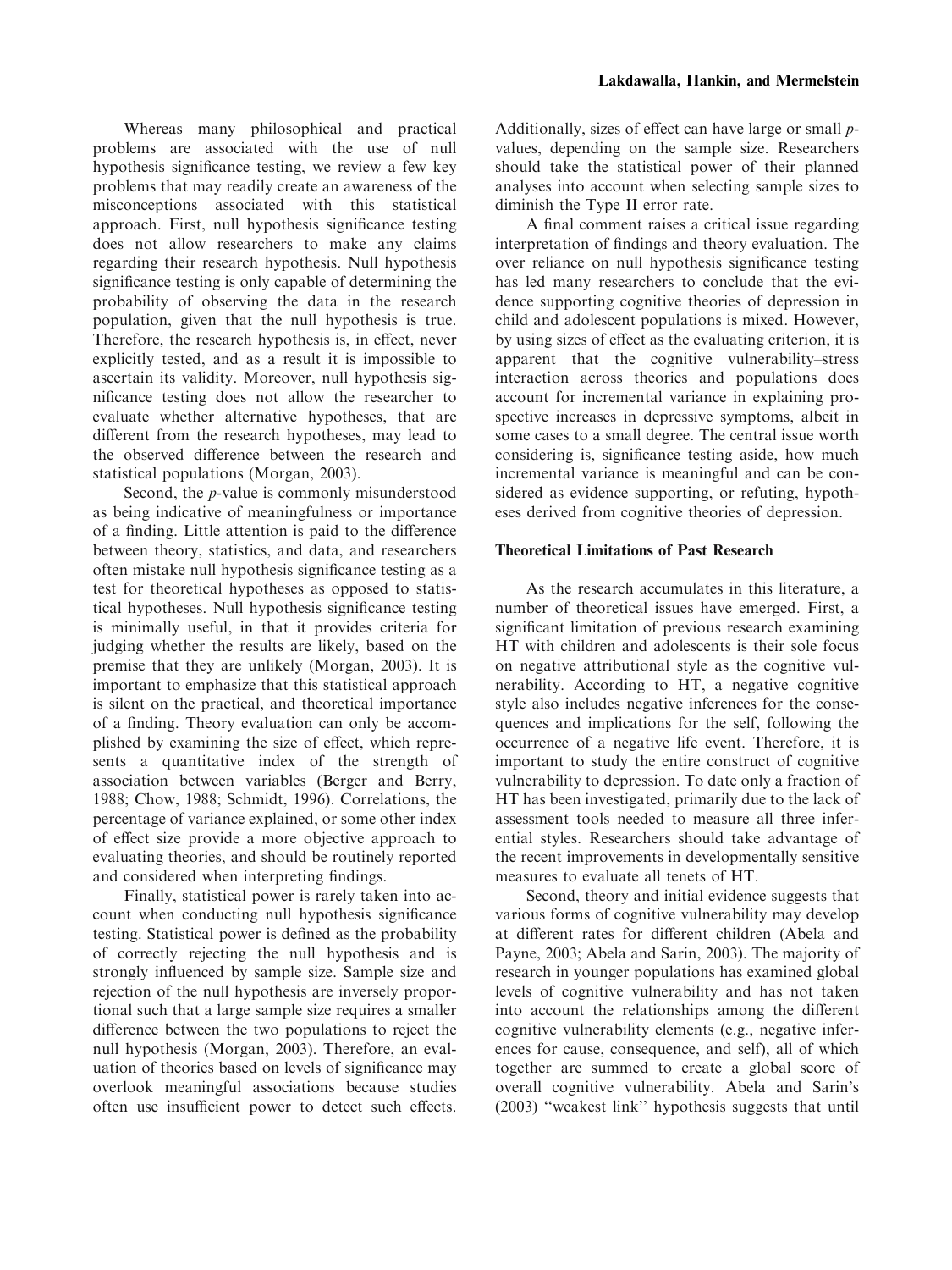different forms of cognitive vulnerability emerge and consolidate to form a global negative cognitive style, children's cognitive vulnerability to depression will be determined by their most specific negative cognitive style (e.g., inferences for cause, consequences, or selfcharacteristics). Research with adults shows that the three negative inferential styles coalesce to form one latent factor and each of these components is not factorially distinguishable (Hankin et al., 2005). However, at younger ages, inferences about the self are more likely to be the weakest link, and causal inferences become more consolidated starting in early adolescence (e.g., Abela and Payne, 2003; Abela and Sarin, 2003). Therefore, the research with younger populations suggests that different facets of the negative cognitive style are separable. This approach has important implications for studying depression developmentally as different cognitive vulnerabilities may emerge over time.

Third, research investigating cognitive theories of depression is likely to benefit from examining the effects of cognitive vulnerability on individual depressive symptoms as well as overall levels of depressive symptoms because depression may manifest itself differently at various stages of development (Hammen and Rudolph, 2003; Weiss and Garber, 2003). Developmental psychopathologists suggest that the structure and nature of depression, and the causes or consequences related to depression, may differ between children and adolescents such that manifestations of depression may comprise a different set of specific symptoms because children may not yet possess the associated capacities to experience the symptoms that are typical of adult depression. Although there is little research on this topic (Weiss and Garber, 2003), preliminary evidence appears to support this notion and shows that very young children tend not to report hopelessness and depressed mood, but rather they tend to endorse somatic symptoms of depression (e.g., Carlson and Kashani, 1988; Kovacs, 1996). These types of symptoms decrease with age, whereas psychomotor retardation and anhedonia become more common with the transition from childhood to adolescence (Weiss and Garber, 2003). Another important reason to study the prediction of individual symptoms of depression comes from cognitive theorists who have postulated that cognitive vulnerability factors may lead to a specific subtype of depression, such as hopelessness depression, characterized by a unique symptom profile. Future research examining individual depressive symptoms may shed light on the structure and nature of depression across development and will inform how vulnerabilities interact with stress to affect the development of depression across the lifespan.

Last, few published studies have examined the priming hypothesis in youth. Many theorists have hypothesized that cognitive vulnerability factors are typically latent and that relevant cognitive structures or processes must be activated or primed in order to be assessed accurately (Gotlib et al., 2004; Ingram et al., 1998; Persons and Miranda, 1992; Scher et al., 2005). Timbremont and Braet (2004) found that never-depressed children exhibited biased recall of positive words after a negative mood induction, whereas currently depressed children showed biased recall of negative words. Children diagnosed with major depression were found to attend more to negative emotional pictures compared with control children who attended to positive pictures (Ladouceur et al., 2005). Last, Taylor and Ingram (1999) found that children of depressed parents who experienced a negative mood induction exhibited reduced processing of positive self-referent words and greater recall of negative words compared with control children. Of interest, these priming effects were only seen when a negative mood induction was used: half of the children received no negative mood induction, and no significant priming effects were observed among these children. It has been suggested that priming procedures and/or a negative mood induction can activate the latent negative schema hypothesized in cognitive models in much the same way that stressors are postulated to activate these negative cognitive structures to contribute to increases in depression. Overall, despite a handful of priming studies, the lack of research examining the priming hypothesis represents a key lacuna in the literature and suggests that current studies may not be providing an accurate test of the most basic tenets posited by cognitive theories of depression. It is possible that the mixed findings in younger populations may be the result of a failure to activate the schema prior to its assessment.

#### **CONCLUSION**

Research in this area presents a promising avenue for research as relatively little is known about how cognitive theories of depression function in children and adolescents. This is somewhat surprising given that Beck articulated the first cognitive theory of depression approximately 40 years ago (1967), yet as this review revealed, only two studies have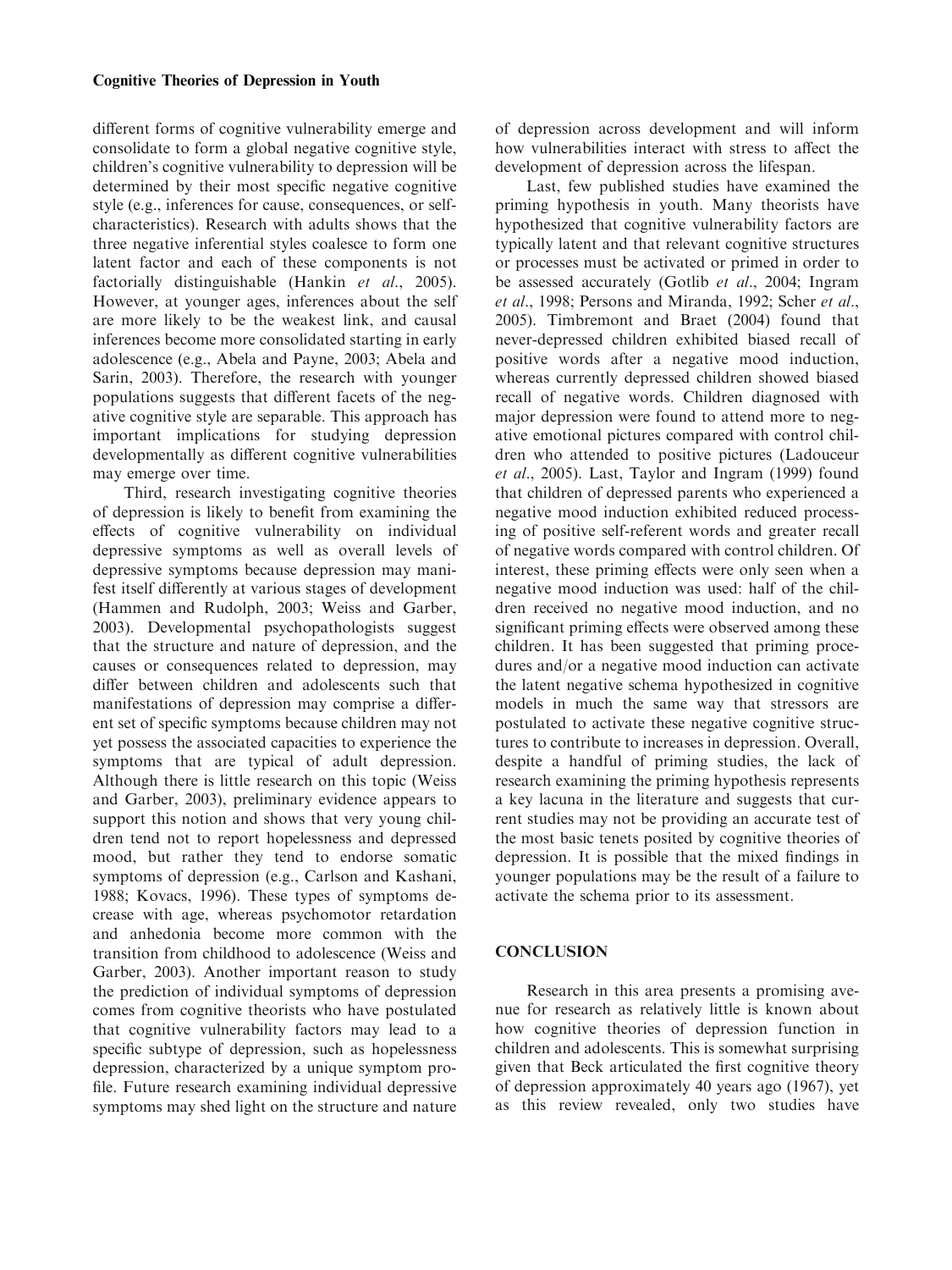prospectively tested BT's basic vulnerability–stress hypothesis in youth, let alone the other aspects of his model (e.g., domain matches between vulnerability and stress). The cognitive theories provide rich frameworks upon which to begin understanding the role of cognition in the etiology and maintenance of depression, but more rigorous studies using more sophisticated designs, statistical approaches, and developmentally sensitive measures to assess entire cognitive vulnerabilities are needed.

A number of conclusions emerged from this review on cognitive theories of depression in youth. Most importantly, as the field currently stands, the effect size magnitude for the average cognitive vulnerability–stress interaction in children falls in the small range, whereas for adolescents this effect is moderately larger. However, the empirical status of cognitive theories of depression in younger populations is at present unclear and obscured by various methodological, statistical, and theoretical limitations. Thus, these results should be considered as tentative conclusions because few studies have adequately tested the etiologic chains proposed by cognitive theories of depression. Such limitations have impeded advances in understanding how cognitive factors and processes confer risk for depression developmentally.

The findings from this review should be interpreted with caution for the following reasons. First, our method of averaging across studies to determine the strength of association between the cognitive vulnerability–stress interaction and depression among children and adolescents is limited because it does not take into account the sample size in each study. It is likely that studies with larger sample sizes provide more robust findings. Second, it is important to consider the outlined methodological, statistical, and theoretical limitations when interpreting our findings. Our review reveals that the average effect size for the cognitive vulnerability–stress interaction is relatively larger in adolescents than children, yet it is important to take into account the current state of the field in order to overstate any major developmental assertions. Finally, as noted earlier, we wish to highlight that our review presents a very conservative evaluation of cognitive theories of depression because all of the studies controlled for initial levels of depressive symptoms, and this likely is an overly cautious statistical control. Further, many of the studies included in this analysis incorporated other constructs proposed to be involved in the development of depression. It is likely that the effect sizes for the cognitive-vulnerability–stress interactions may be an under-estimated.

Several directions for future research were suggested by this review. First, researchers examining cognitive theories of depression should make greater use of developmentally appropriate, validated measures of cognitive vulnerability and conduct research using multiple assessments to maximize the chances of detecting the effect posited by each of these theories. Studies should also use multiple methods of data collection, multiple informants, and more rigorous analytic techniques to model longitudinal data more thoroughly. Second, more prospective studies are needed to investigate BT and RST, in particular, as only a few preliminary studies exist. More studies are needed to evaluate all cognitive theories using psychometrically strong measures. This information is crucial for understanding how cognitive vulnerabilities may function in younger populations and for disentangling subtle differences delineated by each theory on the role that cognitive processes may play in depression developmentally. It would be ideal for these studies to investigate these effects in community as well as clinical populations, especially because findings from only clinical samples are limited in terms of generalizability (Goodman et al., 1997). Third, more studies are needed that focus on child and adolescent populations separately to understand developmental differences in depression, cognitive vulnerability, and the experience of stress. Knowledge of these distinctions may inform much needed research focusing on the developmental period when rates of depression rise with the transition from childhood to adolescence. Finally, studies would benefit from including several theoretically important moderators (e.g., age, ethnicity, and sex) to examine whether these operate differently within the context of each theory.

In closing, cognitive theories of depression originated with adult research in the 1960s and 1970s and have been extended downward to youth more recently. Prospective research with adults has been largely supportive, and as demonstrated in this review, the evidence mostly supports cognitive vulnerability–stress models in youth as well. We believe that there is substantial room for developmental psychopathologists to continue testing cognitive factors and processes using enhanced methods, designs, and statistics in order to test newer, more advanced developmentally sensitive aspects of these cognitive theories. We are excited by the future of research testing developmentally minded cognitive theories of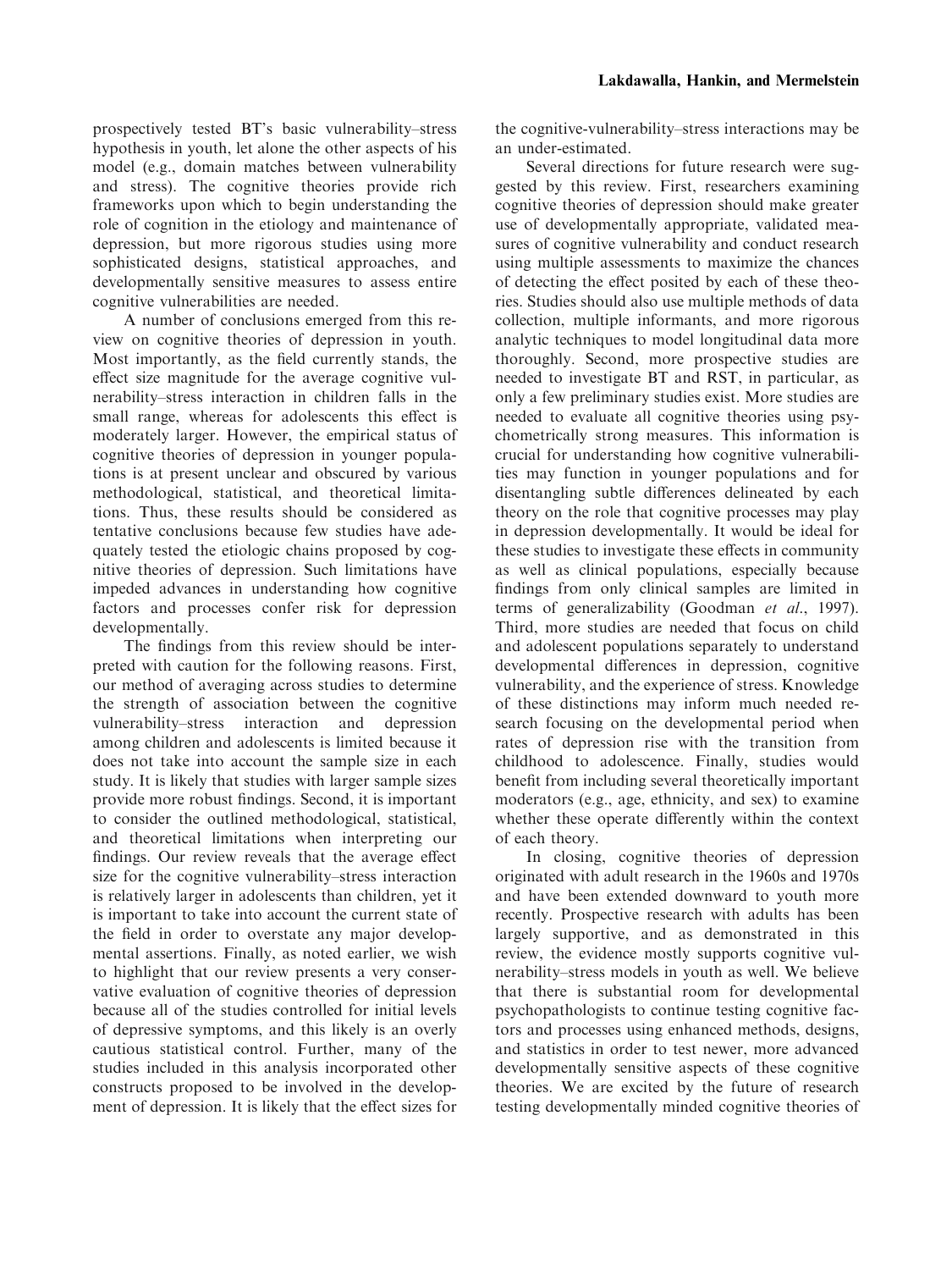depression to understand the development of depression over the lifespan, and we look forward to new and stronger tests of cognitive theories of depression and the ensuing accumulation of knowledge.

#### ACKNOWLEDGEMENTS

This work was supported, in part, by a NSF grant 0554924 to Benjamin L. Hankin, grant #CA80266 from NCI, and a grant from the Tobacco Etiology Research Network, funded by RWJF.

#### REFERENCES

- Abela, J. R. Z. (2001). The hopelessness theory of depression: A test of the diathesis-stress and causal mediation components in third and seventh grade children. Journal of Abnormal Child Psychology 29: 241–254.
- Abela, J. R. Z., and Payne, A. V. L. (2003). A test of the integration of the hopelessness and self-esteem theories of depression in schoolchildren. Cognitive Therapy & Research 27: 519-535.
- Abela, J. R. Z, and Sarin, S. (2003). Cognitive vulnerability to hopelessness depression: A chain is only as strong as its weakest link. Cognitive Therapy & Research 26: 811-829.
- Abela, J. R. Z., and Seligman, M. E. P. (2000). The hopelessness theory of depression: A test of the diathesis-stress component in the interpersonal and achievement domains. Cognitive Therapy and Research 24(4): 361–378.
- Abela, J. R. Z., and Sullivan, C. (2003). A test of Beck's cognitive diathesis-stress theory of depression in early adolescents. Journal of Early Adolescence 23: 384–404.
- Abela, J. R. Z., Brozina, K., and Haigh, E. P. (2002). An examination of the response styles theory of depression in third- and seventh-grade children: A short-term longitudinal study. Journal of Abnormal Child Psychology 30: 515–527.
- Abramson, L. Y., Alloy, L. B., Hogan, M. E., Whitehouse, W. G., Donovan, P., Rose, D. T., Panzarella, C., and Raniere, D. (2002). Cognitive vulerability to depression: Theory and evidence. In R. L. Leahy, and E. T. Dowd (Eds.), Clinical Advances in Cognitive Psychotherapy: Theory and Application (pp. 75–92). New York: Springer Publishing Co.
- Abramson, L. Y., Metalsky, G. I., and Alloy, L. B. (1989). Hopelessness depression: A theory-based subtype of depression. Psychological Review 96: 358–372.
- Abramson, L. Y., Seligman, M. E., and Teasdale, J. D. (1978). Learned helplessness in humans: Critique and reformulation. Journal of Abnormal Psychology. 87: 49–74.
- Alloy, L. B., and Clements, C. M. (1998). Hopelessness theory of depression: Tests of the symptom component. Cognitive Therapy and Research. 22: 303–335.
- Alloy, L. B., Abramson, L. Y., and Viscusi, D. (1981). Induced mood and the illusion of control. Journal of Personality and Social Psychology 41: 1129–1140.
- Alloy, L. B., Just, N., and Panzarella, C. (1997). Attributional style, daily life events, and hopelessness depression: Subtype validation by prospective variability and specificity of symptoms. Cognitive Therapy and Research. 21: 321–344.
- Angold, A., Erkanli, A., Silberg, J., Eaves, L., and Costello, E. J. (2002). Depression scale scores in 8–17-year-olds: Effects of age and gender. Journal of Child Psychology & Psychiatry & Allied Disciplines 43: 1052–1063.
- Barnett, P. A., and Gotlib, I. H. (1988). Dysfunctional attitudes and psychosocial stress: The differential prediction of future psychological symptomatology. Motivation and Emotion 12: 251–270.
- Beck, A. T. (1967). Depression: Clinical, Experimental, and Theoretical Aspects, Harper & Row, New York.
- Beck, A. T. (1987). Cognitive models of depression. Journal of Cognitive Psychotherapy 1: 5–37.
- Berger, J. O., and Berry, D. A. (1988). Statistical analysis and illusion of objectivity. American Scientist 76: 159–165.
- Bower, G. H. (1981). Mood and memory. American Psychologist 36: 129–148.
- Brown, G. P., Hammen, C. L., Craske, M G., and Wickens, T. D. (1995). Dimensions of dysfunctional attitudes as vulnerabilities to depressive symptoms. Journal of Abnormal Psychology 104: 431–435.
- Brown, G. W., and Harris, T. (1978). Social Origins of Depression, Free Press, New York.
- Butler, L. D., and Nolen-Hoeksema, S. (1994). Gender differences in responses to depressed mood in a college sample. Sex Roles 30: 331–346.
- Carlson, G. A., and Kashani, J. H. (1988). Phenomenology of major depression from childhood through adulthood: Analysis of three studies. American Journal of Psychiatry. 145: 1222– 1225.
- Chow, S. L. (1988). Significance test or effect size?. Psychological Bulletin 103: 105–110.
- Cohen, J. (1988). Statistical Power Analysis for the Behavioral Science, Lawrence Erlbaum Associates, Inc, Hillsdale, NJ, England.
- Cole, D. A., and Turner, J. E. Jr (1993). Models of cognitive mediation and moderation in child depression. Journal of Abnormal Psychology 102: 271–281.
- Collins, L. M., and Sayer, A. G. (2001). New methods for the analysis of change, American Psychological Association, Washington, DC.
- Conley, C. S., Haines, B. A., Hilt, L. M., and Metalsky, G. I. (2001). The Children's Attributional Style Interview: Developmental tests of cognitive diathesis-stress theories of depression. Journal of Abnormal Child Psychology 29: 445–463.
- Coyne, J. C., and Whiffen, V. E. (1995). Issues in personality as diathesis for depression—The case of sociotropy-dependency and autonomy-self-criticism. Psychological Bulletin 118(3): 358–378.
- Crick, N. R., and Dodge, K. A. (1994). A review and reformulation of social information-processing mechanisms in children's social adjustment. Psychological Bulletin 115: 74–101.
- Curran, P. J., and Willoughby, M. T. (2003). Implications of latent trajectory models for the study of developmental psychopathology. Development And Psychopathology 15(3): 581–612.
- Dixon Ahrens, J. F. A. H. (1992). Stress and attributional style as predictors of self-reported depression in children. Cognitive Therapy & Research 16: 623–634.
- Dykman, B. M., and Johll, M. (1988). Dysfunctional attitudes and vulnerability to depressive symptoms: A 14-week longitudinal study. Cognitive Therapy and Research 22: 337–352.
- Fennell, M. J., and Teasdale, J. D. (1984). Effects of distraction on thinking and affect in depressed patients. British Journal of Clinical Psychology 23: 65–66.
- Forgas, J. P., Bower, G. H., and Krantz, S. E. (1984). The influence of mood on perceptions of social interactions. Journal of Experimental Social Psychology 20: 497–513.
- Garber, J., Weiss, B., and Shanley, N. (1993). Cognitions, depressive symptoms, and development in adolescents. Journal Of Abnormal Psychology 102(1): 47–57.
- Gibb B. E., and Coles, M. E. (2005). Cognitive vulnerability–stress models of psychopathology: A developmental perspective. In Hankin B. L., Abela J. R. Z. (Eds.), Development of Psychopathology: A Vulnerability–Stress Perspective. Sage Publishing.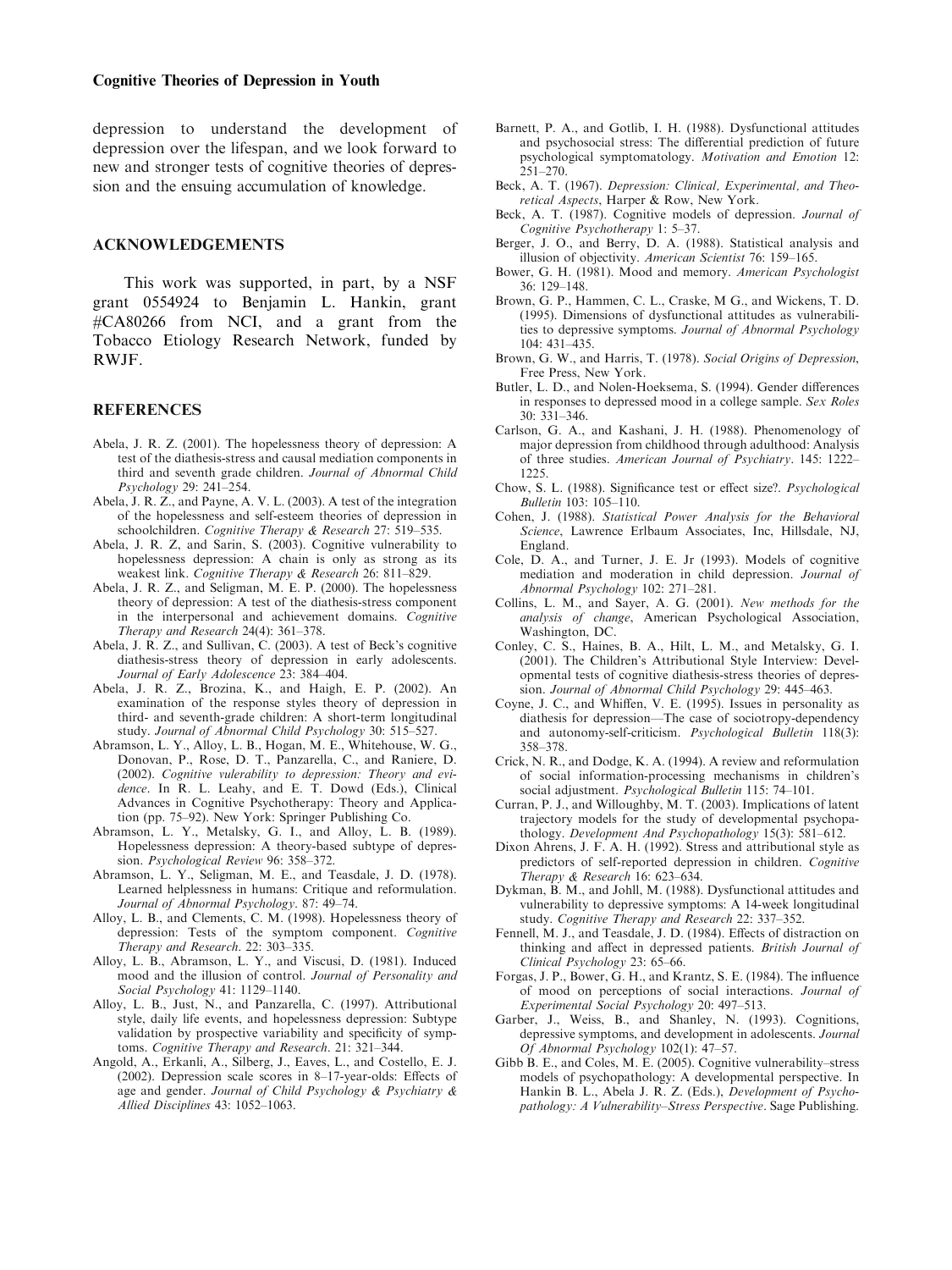- Gladstone, T. R. G., and Kaslow, N. J. (1995). Depression and attributions in children and adolescents: A meta-analytic review. Journal of Abnormal Child Psychology 23: 597–606.
- Goodman, S. H., Lahey, B. B., Fielding, B., Dulcan, M., Narrow, W., and Regier, D. (1997). Representativeness of clinical samples of youths with mental disorders: A preliminary population-based study. Journal of Abnormal Psychology 106: 3–14.
- Gotlib, I. H., and MacLeod, C. (1997). Information processing in anxiety and depression: A cognitive-developmental perspective. In J. A Burack, and J. T. Enns (Eds.), Attention, Development, and Psychopathology (pp. 350–378). New York, NY, US: Guilford Press.
- Gotlib, I. H., Krasnoperova, E., Yue, D. N., and Joormann, J. (2004). Attentional biases for negative interpersonal stimuli in clinical depression. Journal Of Abnormal Psychology 113(1): 127–135.
- Gotlib, I. H., and Hammen, C. (2002). Handbook of Depression, Guilford Press, NY.
- Gotlib, I. H., and Neubauer, D. L. (2000). Information-processing approaches to the study of cognitive biases in depression. In S. L. Johnson, A. M. Hayes, T. M. Field, N. Schneiderman, and P. M. McCabe (Eds.), Stress, coping, and depression (pp. 117–143). Mahwah, NJ: Lawrence Erlbaum Associates Publishers.
- Haaga, D. A., Dyck, M J., and Ernst, D. (1991). Empirical status of cognitive theory of depression. Psychological Bulletin 110: 215–236.
- Hammen, C., and Rudolph, K. D. (2003). Childhood mood disorders. In E. J. R. A Mash Barkley (Ed.), Child psychopathology (2nd ed., pp. 233–278). New York, NY, US: Guilford Press.
- Hammen, C., Adrian, C., and Hiroto, D. (1988). A longitudinal test of the attributional vulnerability model in children at risk for depression. British Journal Of Clinical Psychology 27: 37-46.
- Hankin, B. L., and Abramson, L. Y. (2001). Development of gender differences in depression: An elaborated cognitive vulnerability–transactional stress theory. Psychological Bulletin 127: 773–796.
- Hankin, B. L., and Abramson, L. Y. (2002). Measuring cognitive vulnerability to depression in adolescence: Reliability, validity and gender differences. Journal of Clinical Child and Adolescent Psychology 31: 491–504.
- Hankin, B. L., and Abela, J. R. Z. (2005). Depression from childhood through adolescence and adulthood: A developmental vulnerability–stress perspective. In B. L. Hankin, and J. R. Z. Abela (Eds.), Development of Psychopathology: A Vulnerability–Stress Perspective (pp. 245–288). Thousand Oaks, California: Sage Publications.
- Hankin, B. L., Abramson, L. Y., and Siler, M. (2001). A prospective test of the hopelessness theory of depression in adolescence. Cognitive Therapy and Research 25: 607–632.
- Hankin, B. L., Fraley, R. C., and Abela, J. R. Z. (2005). Daily depression and cognitions about stress: Evidence for a traitlike depressogenic cognitive style and the prediction of depressive symptoms trajectories in a prospective daily diary study. Journal of Personality and Social Psychology 88: 673– 685.
- Hankin, B. L., Abramson, L. Y., Miller, N., and Haeffel, G. J. (2004). Cognitive vulnerability–stress theories of depression: Examining affective specificity in the prediction of depression versus anxiety in three prospective studies. Cognitive Therapy and Research 28: 309–345.
- Hankin, B. L., Abramson, L. Y., Moffitt, T. E., McGee, R., Silva, P. A., and Angell, K.E (1998). Development of depression from preadolescence to young adulthood: Emerging gender differences in a 10-year longitudinal study. Journal of Abnormal Psychology 107: 128–140.
- Hankin, B. L., Lakdawalla, Z., Lee, A., Grace, D., and Roesch, L. (November, 2004). Cognitive and Interpersonal Vulnerabilities for Depression in Adolescence: Predicting Depressive Symptoms Trajectories in a Multi-wave Prospective Study. Paper presented at the symposium, "Towards an Integration of Cognitive and Interpersonal Theories of Depression: A Developmental Psychopathology Perspective.'' Mitchell J. Prinstein, Benjamin L. Hankin, and John R.Z. Abela Co-Chairs. 38th Annual Meeting of the Association for Advancement of Behavior Therapy, New Orleans.
- Hunter, J. E., and Schmidt, F. L. (2004). Methods of meta-analysis: Correcting error and bias in research findings (2nd ed.). Sage Publications Inc, Thousand Oaks, CA.
- Ingram, R. E., Miranda, J., and Segal, Z. V. (1998). Cognitive Vulnerability to Depression, Guilford Press, New York, NY, US.
- Joiner, T. E. (2000). A test of the hopelessness theory of depression in youth psychiatric inpatients. Journal of Clinical Child Psychology 29: 167–176.
- Joiner, T. E. Jr., and Wagner, K. D. (1995). Attributional style and depression in children and adolescents: A meta-analytic review. Clinical Psychology Review 15: 777–798.
- Joiner, T. E. Jr., Metalsky, G. I., Lew, A., and Klocek, J. (1999). Testing the causal mediation component of Beck's theory of depression: Evidence for specific mediation. Cognitive Therapy and Research 23: 401–412.
- Just, N., and Alloy, L. B. (1997). The response styles theory of depression: Tests and an extension of the theory. Journal of Abnormal Psychology 106(2): 221–229.
- Kaslow, N. J., and Nolen-Hoeksema, S. (1991). Children's Attributional Style Questionnaire—Revised. Unpublished manuscript, Emory University, Atlanta, GA.
- Katz, E. J., and Bertelson, A. D. (1993). Effects of gender and response style on depressed mood. Sex Roles 29: 509–514.
- Kovacs, M. (1986). A developmental perspective on methods and measures in the assessment of depressive disorders: The clinical interview. In M. Rutter, C. Izard, and P. Read (Eds.), Depression in Young People: Developmental and Clinical Perspectives (pp. 435–468). New York: Guilford.
- Kovacs, M. (1996). Presentation and course of major depressive disorder during childhood and later years of the life span. Journal of the American Academy of Child & Adolescent Psychiatry 35: 705–715.
- Kraemer, H. C. (2003). Current concepts of risk in psychiatric disorders. Current Opinion In Psychiatry 16(4): 421–430.
- Kuiper, N. A., and Dance, K. A. (1994). Dysfunctional attitudes, roles stress evaluations, and psychological well-being. Journal of Research in Personality 28: 245–262.
- Ladouceur, C. D., Dahl, R. E., Williamson, D. E., Birmaher, B., Ryan, N. D., and Casey, B. J. (2005). Altered emotional processing in pediatric anxiety, depression, and comorbid anxiety-depression. Journal Of Abnormal Child Psychology 33(2): 165–177.
- Lewinsohn, P. M., Clarke, G. N., Seeley, J. R, and Rohde, P. (1994). Major depression in community adolescents: Age at onset, episode duration, and time to recurrence. Journal of the American Academy of Child & Adolescent Psychiatry 33: 809– 818.
- Lewinsohn, P. M., Joiner, T. E Jr, and Rohde, P. (2001). Evaluation of cognitive diathesis-stress models in predicting major depressive disorder in adolescents. Journal of Abnormal Psychology 110: 203–215.
- Lewinsohn, P., Hops, H., Roberts, R. E., and Seeley, J. R. (1993). Adolescent psychopathology: I. Prevalence and incidence of depression and other DSM-III–R disorders in high school students. Journal of Abnormal Psychology 102: 517.
- Metalsky, G. I., and Joiner, T. E. (1992). Vulnerability to depressive symptomatology: A prospective test of the diathesis-stress and causal mediation components of the hopeless-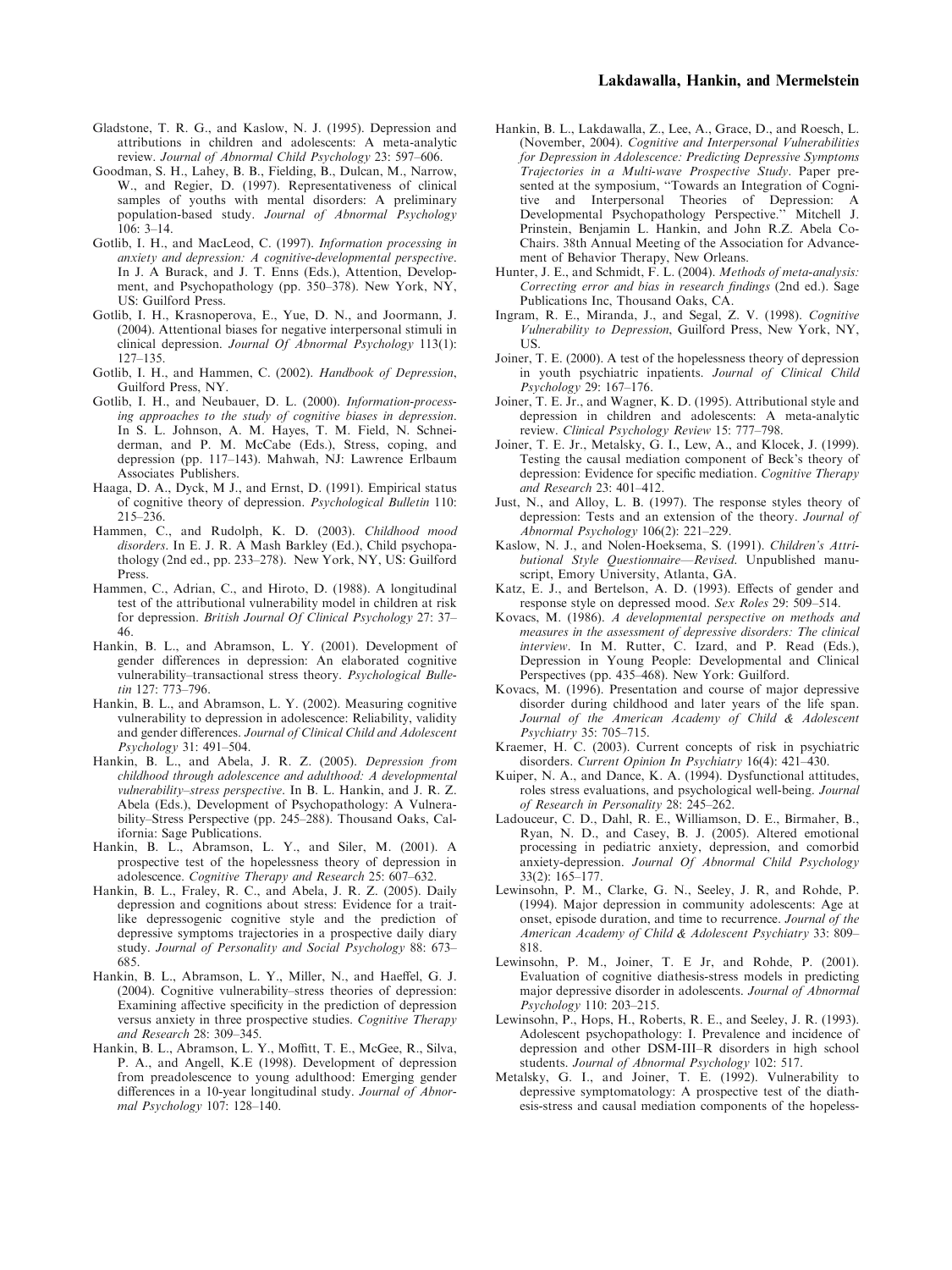ness theory of depression. Journal of Personality and Social Psychology 63: 667–675.

- Metalsky, G. I., and Joiner, T. E. Jr (1997). The hopelessness depression symptom questionnaire. Cognitive Therapy and Research 21: 359–384.
- Meehl, P. E. (1978). Theoretical risks and tabular asterisks: Sir Karl, Sir Ronald, and the slow progress of soft psychology. Journal of Consulting and Clinical Psychology 46: 806–834.
- Morgan, P. L (2003). Null hypothesis significance testing: Philosophical and practical considerations of a statistical controversy. Exceptionality 11: 209–221.
- Morrow, J., and Nolen-Hoeksema, S. (1990). Effects of responses to depression on the remediation of depressive affect. Journal of Personality and Social Psychology 58: 519–527.
- Murray, C. J. L., and Lopez, A. D. (1996). The Global Burden of Disease, Harvard University Press, Cambridge, MA.
- Nolen-Hoeksema, S. (1991). Responses to depression and their effects on the duration of depressive episodes. Journal of Abnormal Psychology 100: 569–582.
- Nolen-Hoeksema, S. (1995). Epidemiology and theories of gender differences in unipolar depression. In M. V. Seeman (Ed.), Gender and Psychopathology (pp. 63–87). Washington, DC, US: American Psychiatric Association.
- Nolen-Hoeksema, S (2000). The role of rumination in depressive disorders and mixed anxiety/depressive symptoms. Journal of Abnormal Psychology 109(3): 504–511.
- Nolen-Hoeksema, S., and Girgus, J. S. (1994). The Emergence of gender differences in depression during adolescence. Psychological Bulletin 115(3): 424–443.
- Nolen-Hoeksema, S., and Morrow, J. (1991). A prospective study of depression and posttraumatic stress symptoms after a natural disaster: The 1989 Loma Prieta earthquake. Journal of Personality and Social Psychology 61: 115–121.
- Nolen-Hoeksema, S., Girgus, J. S., and Seligman, M. E. (1986). Learned helplessness in children: A longitudinal study of depression, achievement, and explanatory style. Journal of Personality & Social Psychology 51: 435-442.
- Nolen-Hoeksema, S., Girgus, J. S., and Seligman, M. E. (1992). Predictors and consequences of childhood depressive symptoms: A 5-year longitudinal study. Journal of Abnormal Psychology 101: 405–422.
- Nolen-Hoeksema, S., Morrow, J., and Fredrickson, B. L. (1993). Response styles and the duration of episodes of depressed mood. Journal of Abnormal Psychology 102: 20–28.
- Nolen-Hoeksema, S., Parker, L. E., and Larson, J. (1994). Ruminative coping with depressed mood following loss. Journal of Personality and Social Psychology 67: 92–104.
- Panak Garber, W. F. J. (1992). Role of aggression, rejection, and attributions in the prediction of depression in children. Development & Psychopathology 4: 145–165.
- Persons, J. B., and Miranda, J. (1992). Cognitive theories of vulnerability to depression: Reconciling negative evidence. Cognitive Therapy and Research 16: 485–502.
- Prinstein, M. J., and Aikins, J. W. (2004). Cognitive moderators of the longitudinal association between peer rejection and adolescent depressive symptoms. Journal of Abnormal Child Psychology 32: 147–158.
- Raudenbush, S. W. (2001). Comparing personal trajectories and drawing causal inferences from longitudinal data. Annual Review of Psychology 52: 501–525.
- Reilly-Harrington, N. A., Alloy, L. B., Fresco, D. M., and Whitehouse, W. G. (1999). Cognitive styles and life events interact to predict bipolar and unipolar symptomatology. Journal of Abnormal Psychology 108: 567–578.
- Robinson, N. S., Garber, J., and Hilsman, R. (1995). Cognitions and stress—Direct and moderating effects on depressive versus

externalizing symptoms during the junior-high-school transition. Journal of Abnormal Psychology 104(3): 453-463.

- Rutter, M (1987). The role of cognition in child-development and disorder. British Journal Of Medical Psychology 60: 1–16.
- Scher, C. D., Ingram, R. E., and Segal, Z. V. (2005). Cognitive reactivity and vulnerability: Empirical evaluation of construct activation and cognitive diatheses in unipolar depression. Clinical Psychology Review 25(4): 487–510.
- Schmidt, F. L. (1996). Statistical significance testing and cumulative knowledge in psychology: Implications for training of researchers. Psychological Methods 1: 115–129.
- Schwartz, J. A. J., and Koenig, L. J. (1996). Response styles & negative affect among adolescents. Cognitive Therapy & Research 20: 13–36.
- Seligman, M. E. (1984). Attributional style and depressive symptoms among children. Journal of Abnormal Psychology 93: 235–238.
- Shirk, S. R. (1988). Causal reasoning and children's comprehension of therapeutic interpretations. In S. R. Shirk (Ed.), Cognitive Development and Child Psychotherapy New York, NY, US: Plenum Press.
- Southall, D., and Roberts, J. E. (2002). Attributional style and selfesteem in vulnerability to adolescent depressive symptoms following life stress: A 14-week prospective study. Cognitive Therapy & Research 26: 563–579.
- Spence, S. H., Sheffield, J., and Donovan, C. (2002). Problemsolving orientation and attributional style: Moderators of the impact of negative life events on the development of depressive symptoms in adolescence?. Journal of Clinical Child & Adolescent Psychology 31: 219–229.
- Strauss, J., Muday, T., McNall, K., and Wong, M. (1997). Response Style Theory revisited: Gender differences and stereotypes in rumination and distraction. Sex Roles 36: 771–792.
- Taylor, L., and Ingram, R. E. (1999). Cognitive reactivity and depressotypic information processing in children of depressed mothers. Journal Of Abnormal Psychology 108(2): 202–210.
- Thompson, M., Kaslow, N. J., Weiss, B., and Nolen-Hoeksema, S. (1998). Children's attributional style questionnaire–revised: Psychometric examination. Psychological Assessment 10: 166– 170.
- Timbremont, B., and Braet, C (2004). Cognitive vulnerability in remitted depressed children and adolescents. Behaviour Research and Therapy 42(4): 423–437.
- Trask, P. C., and Sigmon, S. T. (1999). Ruminating and distracting: The effects of sequential tasks on depressed mood. Cognitive Therapy and Research 23: 231–246.
- Treynor, W., Gonzalez, R., and Nolen-Hoeksema, S. (2003). Rumination Reconsidered: A Psychometric Analysis. Cognitive Therapy and Research 27: 247–259.
- Turner, J. E., and Cole, D. A. (1994). Development differences in cognitive diatheses for child depression. Journal of Abnormal Child Psychology 22: 15–32.
- Voyer, M., and Cappeliez, P (2002). Congruency between depressogenic schemas and life events for the prediction of depressive relapse in remitted older patients. Behavioural and Cognitive Psychotherapy 30: 165–178.
- Wade, T. J., Cairney, J., and Pevalin, D. J. (2002). Emergence of gender differences in depression during adolescence: National panel results from three countries. Journal of the American Academy of Child & Adolescent Psychiatry 41: 190–198.
- Weiner, B., and Graham, S. (1985). An attributional approach to emotional development. In C. E. Izard, J. Kagan, and R. E. Zajonc (Eds.), Emotions, cognition, and behavior (pp. 167– 191). New York, NY, US: Cambridge University Press.